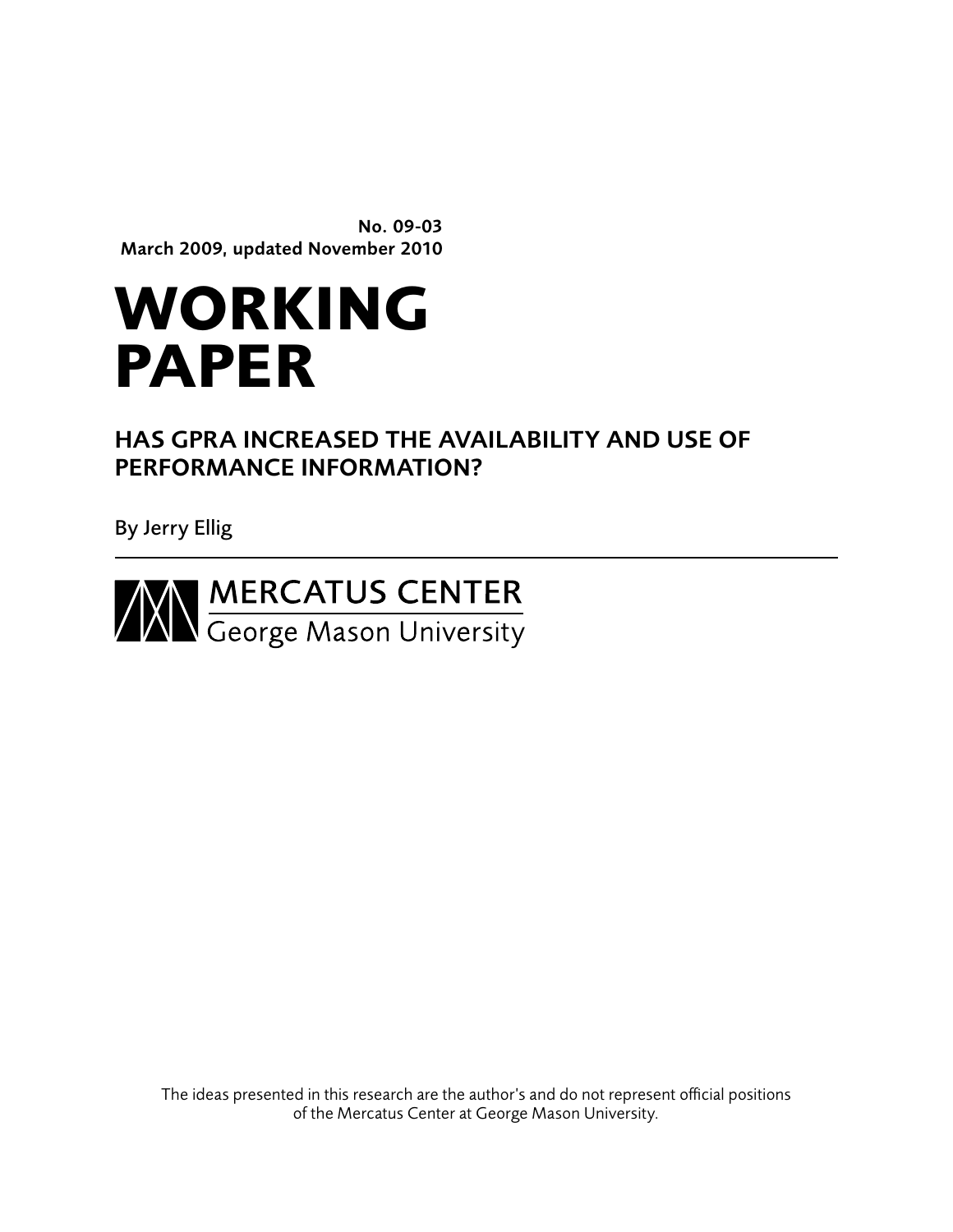# **Has GPRA Increased the Availability and Use of Performance Information?**

**Jerry Ellig<sup>1</sup> Senior Research Fellow Mercatus Center at George Mason University [jellig@gmu.edu](mailto:jellig@gmu.edu)**

# **March 10, 2009 Revised September 14, 2010**

# **Abstract**

The underlying logic of the Government Performance and Results Act (GPRA) suggests that programs should be evaluated based on empirical evidence that they actually produce the intended outcomes. This study applies the same logic to GPRA itself, investigating empirically whether GPRA may have increased the availability and use of performance information in federal agencies.

Better GPRA performance reporting is correlated with greater availability and use of several kinds of performance information by federal managers in the programs and operations they supervise. The results are statistically significant and relatively large. Correlations are especially significant for types of activities GPRA sought to encourage, such as output and outcome measures and use of performance information to allocate resources, set priorities, and develop measures and goals. These findings are consistent with the theory that GPRA has indeed prompted improvements in the availability and use of performance information in the federal government.

Leadership commitment to achieving results also has a big effect on the availability and use of performance information. Leaders respond to institutional constraints and incentives, but they have leeway to pursue performance management more or less aggressively. Program types have a small effect on the availability and use of performance information; agency ideology has a similarly small effect. A more focused mission has a moderately large and positive effect. Congressional interest in using performance information can spur agencies to develop and use performance measures.

Keywords: GPRA, performance measures, performance management, bureaucracy.

 $\overline{a}$ 

 $<sup>1</sup>$  The author would like to thank Thomas Beall at the Government Accountability Office for furnishing</sup> spreadsheets of GAO survey data and explaining the GAO findings in greater depth. I would also like to thank Mark Adams, Christina Forsberg, and Stefanie Haeffele-Balch for research assistance and Patrick McLaughlin and Richard Williams for helpful comments.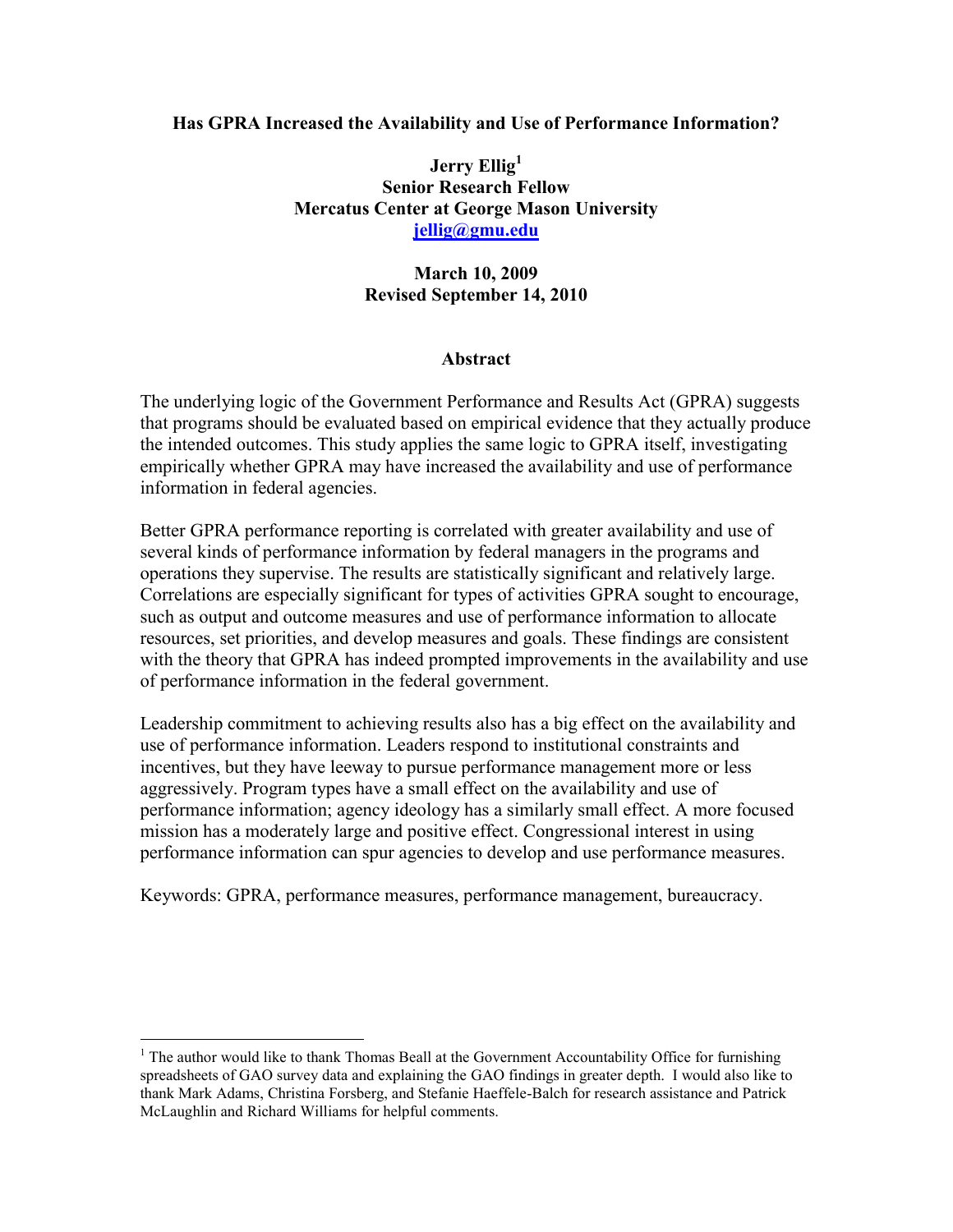#### **INTRODUCTION**

For the past two decades, federal agencies have faced increased pressure to show results. The Government Performance and Results Act (GPRA) of 1993 directs federal agencies to produce strategic plans with outcome-related objectives, annual performance plans with performance goals, and annual performance reports that measure progress toward those goals. GPRA explicitly requires indicators of "outputs, service levels, and outcomes" (GPRA Sec. 4.B.1115). The legislation also emphasizes service quality, customer satisfaction, and efficiency. It envisions that performance information will improve congressional decision-making and help federal managers improve service delivery.

Some scholars argue that GPRA thus far has mostly affected the use of performance information by agency managers, rather than Congress or the president (Joyce 2007, pp. 31–36; Frederickson and Frederickson 2006, p. 185; Hatry et. al. 2005, p. 200). Research on the state and international levels has also found that agency managers use performance information even though such information has had little effect on legislators' budgeting decisions (Melkers and Willoughby 2007, p. 86; Perrin 2007, p. 163). This study seeks to identify whether GPRA has affected the availability and use of performance information by federal managers, after controlling for other factors that might affect the results.

Data from the Government Accountability Office's periodic surveys of federal managers provide a useful means of assessing how GPRA and other institutional factors affect the availability and use of performance information inside federal agencies (Dull 2009). Every few years since 1997, GAO has surveyed federal managers about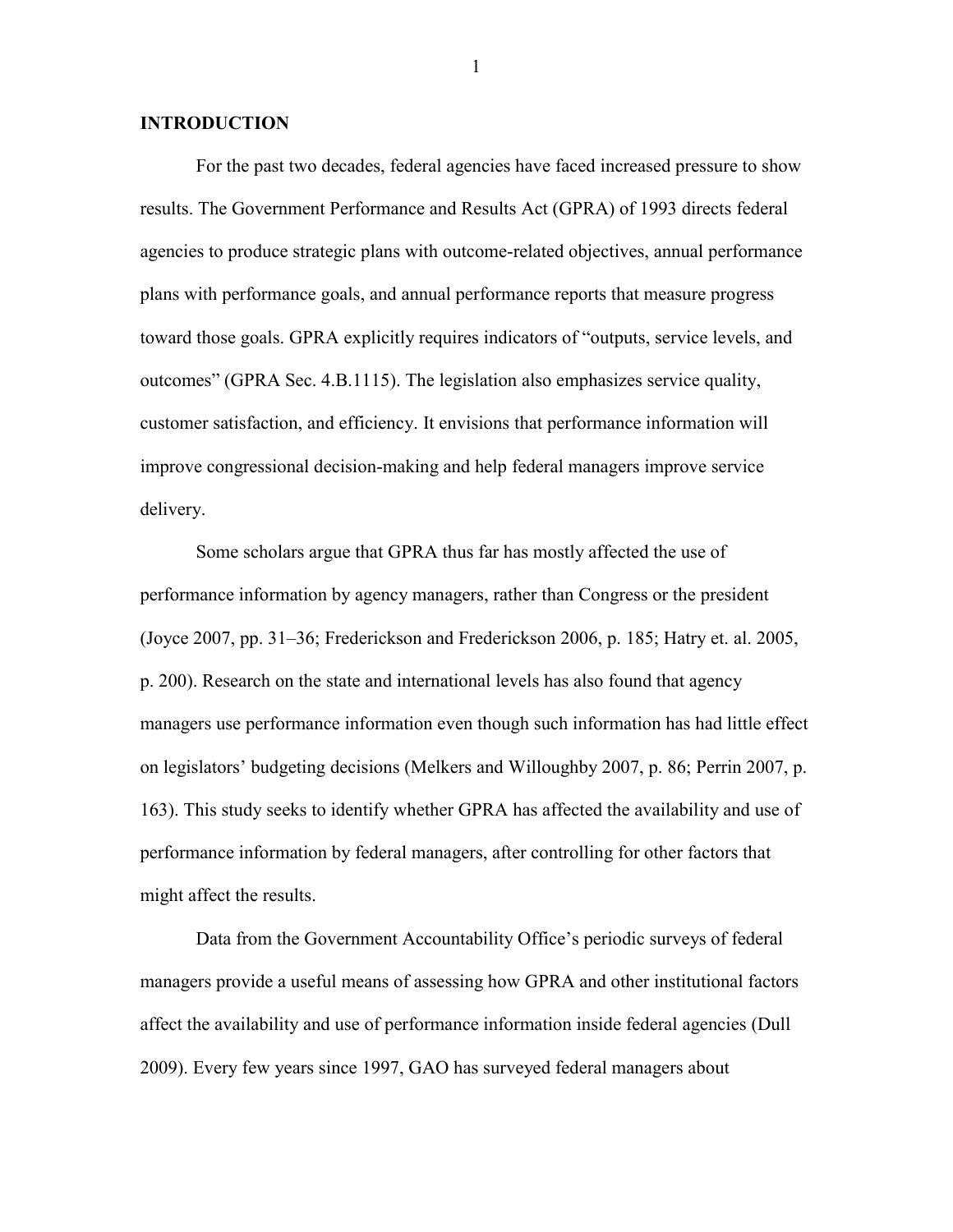performance management in the 24 agencies covered by the Chief Financial Officers' Act (GAO 2008, 2001). These agencies accounted for 96 percent of federal outlays in fiscal 2007 (McTigue et. al. 2008, p. 11). In 2000 and 2007, GAO surveyed a large enough sample of managers to permit calculation of valid response averages for each agency.<sup>2</sup>

Three groups of GAO survey questions are of interest:

- (1) Five questions ask managers whether they have outcome, output, efficiency, quality, or customer satisfaction measures for their programs or projects;
- (2) Nine questions ask whether managers use performance information for various purposes in the programs or other activities for which they are responsible (allocating resources, setting priorities, adopting new approaches or changing work processes, coordinating with external organizations, refining performance measures, setting performance goals, setting job expectations, rewarding employees, or managing contracts); and
- (3) Several "environmental" questions can be used as control variables in regressions, such as one that asks managers to gauge the strength of agency leadership's commitment to performance management and questions that inquire about congressional or OMB interest.

A cursory glance suggests that GPRA may have had some positive effects on agency performance measurement. Federal managers increasingly report that their agencies have performance measures, including output and outcome measures (Steinhardt

 $\overline{a}$ 

<sup>&</sup>lt;sup>2</sup> Descriptions of the surveys are available in Steinhardt (2008) and GAO (2001). In some cases, GAO broke out survey results separately for certain components of cabinet departments, such as the Federal Aviation Administration vs. the rest of the Department of Transportation. In these cases I computed a weighted average for the entire department, using the number of managers surveyed in sub-units as weights. Thomas Beall at the Government Accountability Office graciously furnished spreadsheets with agency-specific averages and the totals for each sub-unit.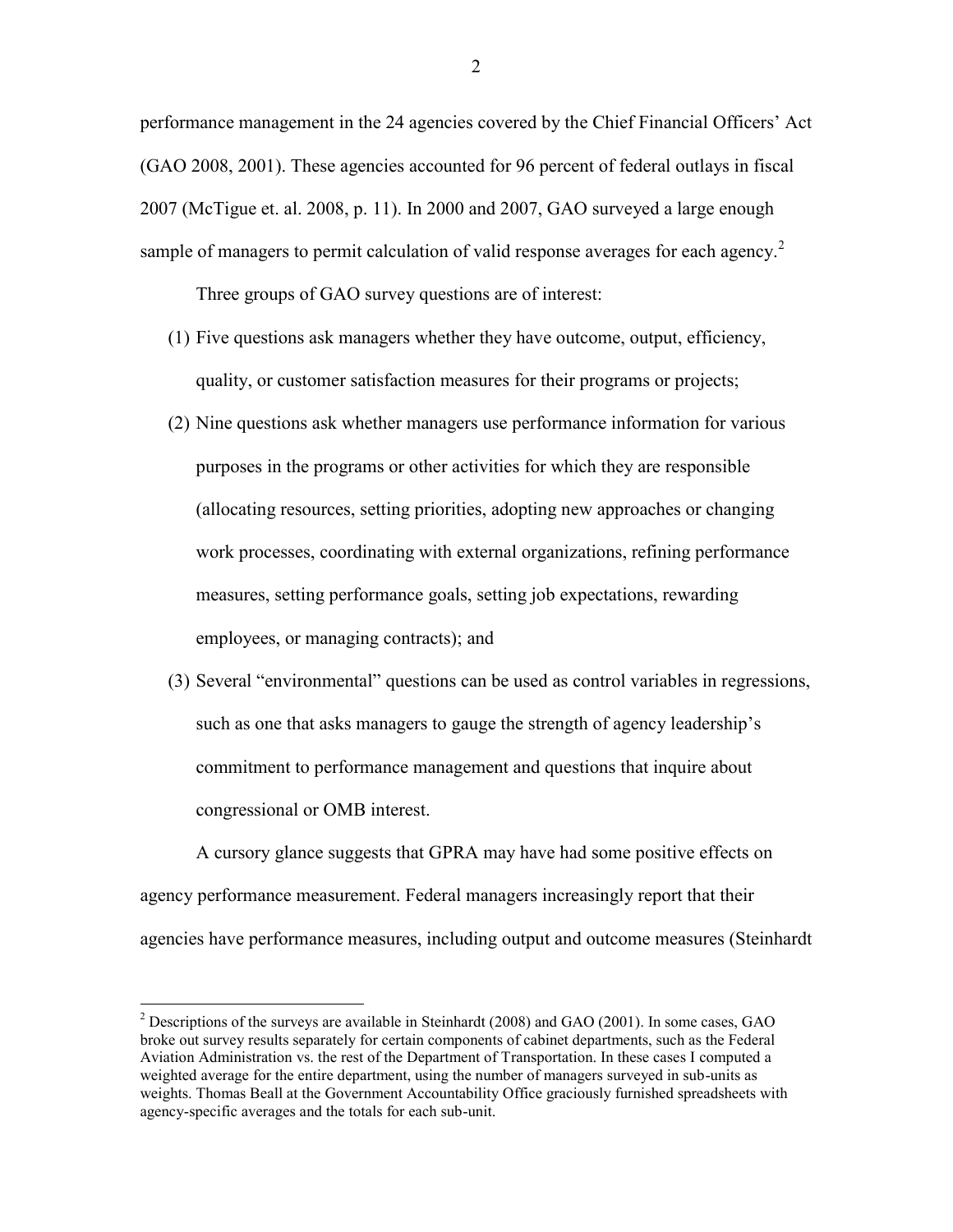2008, 4). The Association of Government Accountants evaluates agencies' annual performance and accountability reports, awarding a Certificate of Excellence in Accountability Reporting to exceptional reports. The number of reports receiving this award has risen from two in 1998 (the first year of awards) to five in 2000 and 17 in 2007.<sup>3</sup> In addition, the Mercatus Center's annual *Performance Report Scorecard* shows that the average quality of agencies' annual performance reports improved by 17 percent between 1999 and 2006, in spite of the fact that the evaluators tightened the scoring criteria each year to reflect new best practices<sup>4</sup> (McTigue, Wray, and Ellig 2008, 17).

Yet even these data suggest some caution is in order. While GAO finds an increase in the availability of performance measures, it reports little improvement in the extent to which performance measures are actually used for significant managerial decisions, such as allocating resources, setting priorities, or setting job expectations (Steinhart 2008, 6). What's more, it is not clear whether even the increased availability of performance measures in the GAO surveys is a result of GPRA. The GAO surveys ask federal managers whether they have specific types of performance measures for their programs and operations, and whether they use performance information for various purposes in their programs and operations. When federal managers report that they have performance measures for their programs, such measures may be at a level far removed from, and maybe even unrelated to, the over-arching measures articulated in the agency's GPRA documents. Managers' positive responses may simply indicate that they have continued to develop and use measures suited to their programs, independent of whatever the agency is doing in response to GPRA.

 $\overline{a}$ 

<sup>&</sup>lt;sup>3</sup> http://www.agacgfm.org/performance/cear/cearprioryear.aspx.

<sup>&</sup>lt;sup>4</sup> Scores fell somewhat for 2007, largely due to some agencies' difficulties implementing a new "pilot" format. The average score for 2007 was 11 percent higher than 1999.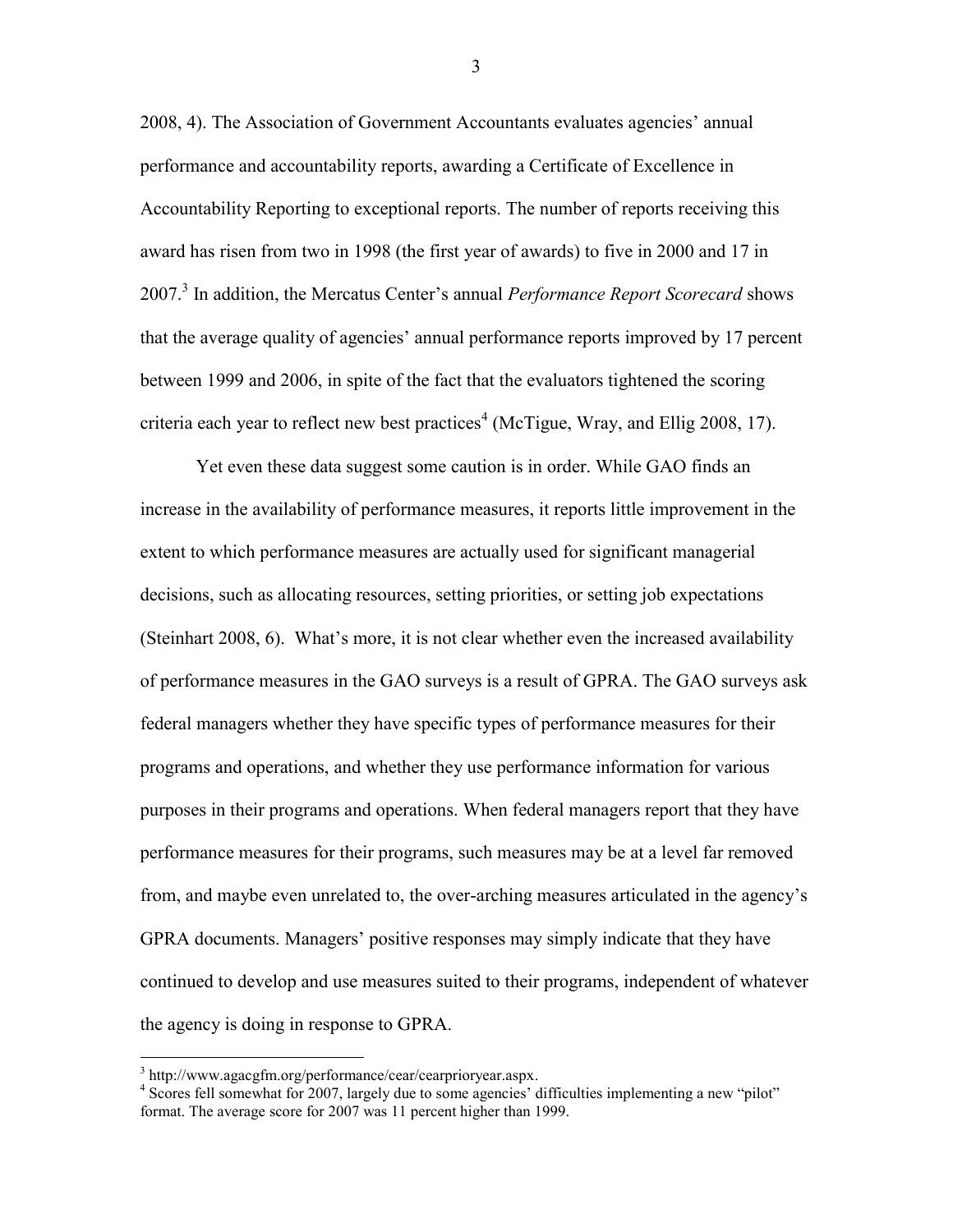One way to explore the general relationship between GPRA and performance measurement is to correlate the quality of an agency's GPRA initiatives with the availability and use of performance information reported by federal managers. The Mercatus *Scorecard* scores provide a ready measure of the quality of agency GPRA initiatives. If managers in agencies with better GPRA initiatives are more likely to report that they have and use the types of performance measures envisioned by GPRA, then we can be more confident that GPRA is responsible for the observed improvement in the availability and use of performance information.

The regression analysis in this paper finds that the quality of an agency's annual GPRA reports has a large and positive effect on all performance measures and most uses of performance information. The regressions also control for various institutional and incentive factors that might affect performance management. Leadership commitment to achieving results has a big effect on the availability and use of performance information. Leaders respond to institutional constraints and incentives, but they have substantial ―slack‖ that allows them to pursue performance management more or less aggressively regardless of the institutions and incentives. Program types, such as block grants or research and development, have a small effect on the availability and use of performance information; agency ideology has a similarly small effect. A more focused mission has a moderately large and positive effect. Congressional interest in using performance information to make program or funding decisions can spur agencies to develop and use performance measures. These results help evaluate several hypotheses advanced in the performance management literature and point the way toward some high-leverage actions decision makers could take to promote performance management.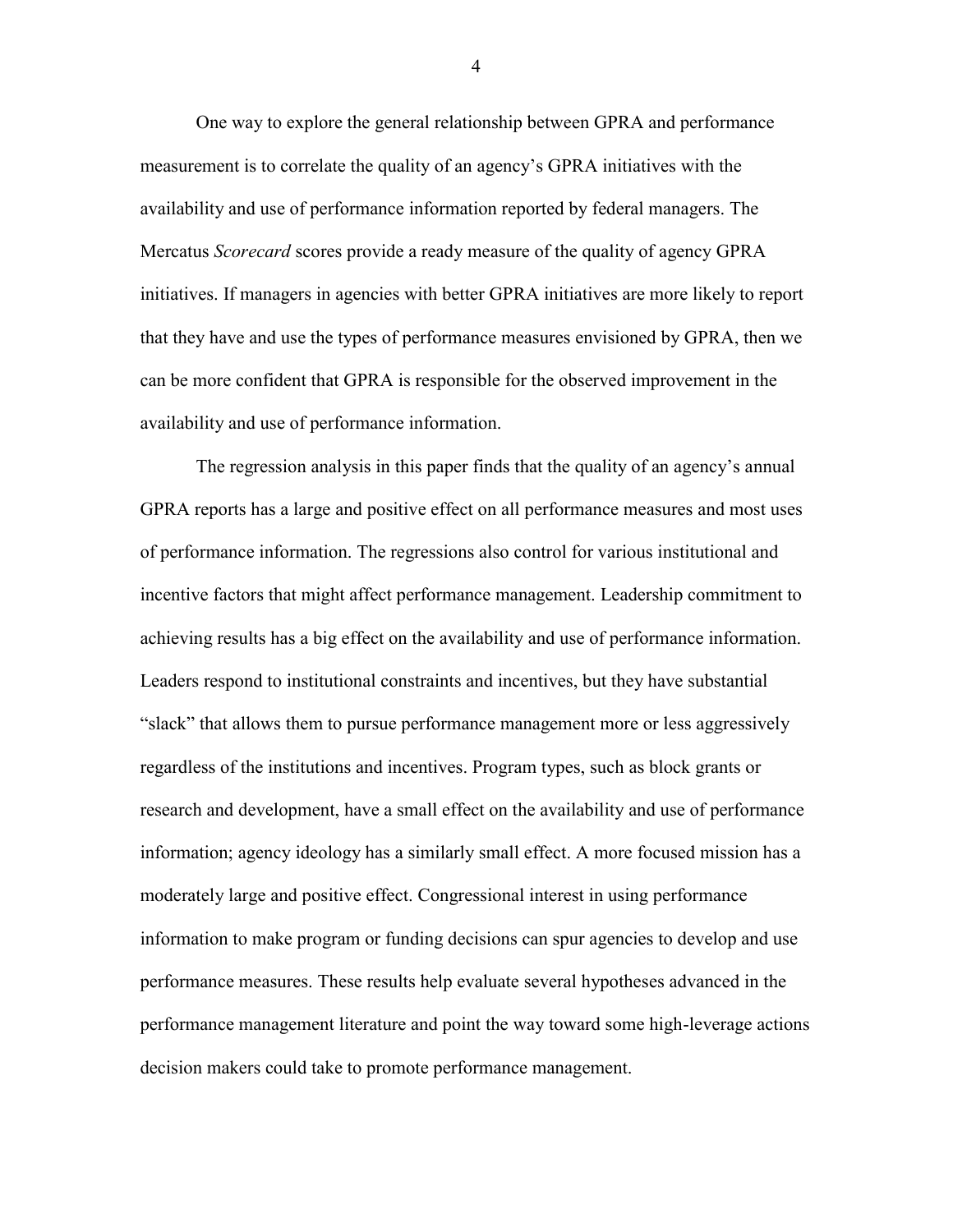# **HYPOTHESES AND KEY VARIABLES**

Prior research suggests that the quality of an agency's GPRA efforts could affect the availability and use of performance information in individual programs. Strategic planning, after all, determines what counts as "performance" (Joyce 2007 p. 32). Chun and Rainey (2005) found that agencies whose GPRA goals and measures were more outcome-oriented had higher scores on managerial effectiveness, customer-service orientation, productivity, and work quality in a 2000 survey of federal employees administered by the National Partnership for Reinventing Government. The Bush administration's Program Assessment Rating Tool (PART) sought to apply GPRA principles at the program level, and Manchester and Norcross (2008) found that agencies with higher-quality GPRA reports also achieve higher PART scores. In their survey of state performance management, Melkers and Willoughby (2007, pp. 95–96) report that the existence of a "formalized 'managing for results' process" is associated with greater use of performance information for management purposes by agency staff.

It is also possible that GPRA would have little correlation with the availability or use of performance information in particular programs because GPRA did not go far enough to align the incentives of agents (federal managers and employees) with principals (policy decision-makers or voters). Public-management reforms undertaken in the Westminster countries include performance contracts that hold managers at multiple levels accountable for results. The U.S. civil service system has had nowhere near the type of overhaul experienced in New Zealand; hence, U.S. managers have had less incentive to align performance measurement for their programs with overall organizational goals or measures (Scott et. al. 1997, p. 375; Kettl 1997, p. 454).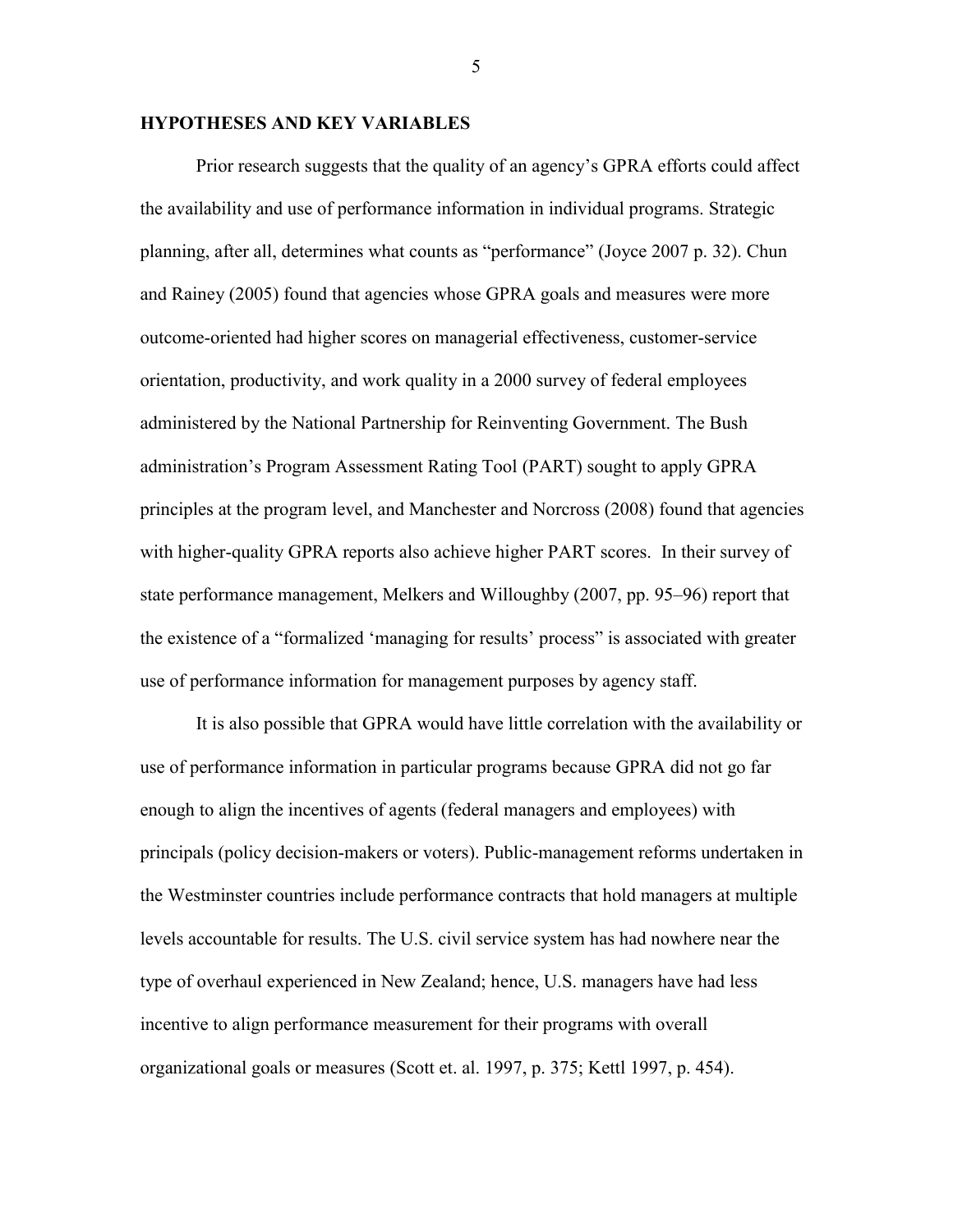Some anecdotal evidence supports the idea that, at least in some agencies, program performance measures and management have not been closely tied to GPRA. Some agency managers say they are simply "doing GPRA" to fulfill a congressional requirement (Radin 2006, p.126) or regard GPRA as merely "one more burden to deal with" (Frederickson and Frederickson 2006, p. 51). An official at the National Institutes of Health noted that GPRA implementation focuses on overall research outcomes, with measurement of individual research programs conducted separately (Frederickson and Frederickson 2006, p.108). Others have voiced concern that GPRA would become no more than a "paperwork and compliance exercise" (Kamensky et. al. 2005, p. 2; Wye 2005, p. 58; Breul 2003, p. 62). This may reflect Moynihan's (2008, pp. 68–70) general point that elected leaders sometimes adopt performance management initiatives because they have "symbolic benefits" even if the information is never used. Thus, GPRA might have a positive effect on the availability and use of performance information, or it might have no effect.

Table 1 summarizes the relevant aspects of GPRA, the GAO surveys, and the Mercatus Center's *Performance Report Scorecard*. The 24 agencies covered by the Chief Financial Officers Act, which are the subject of the GAO surveys and the Mercatus *Scorecard*, accounted for 96 percent of federal outlays in fiscal 2007 (McTigue, Wray, and Ellig 2008, 11).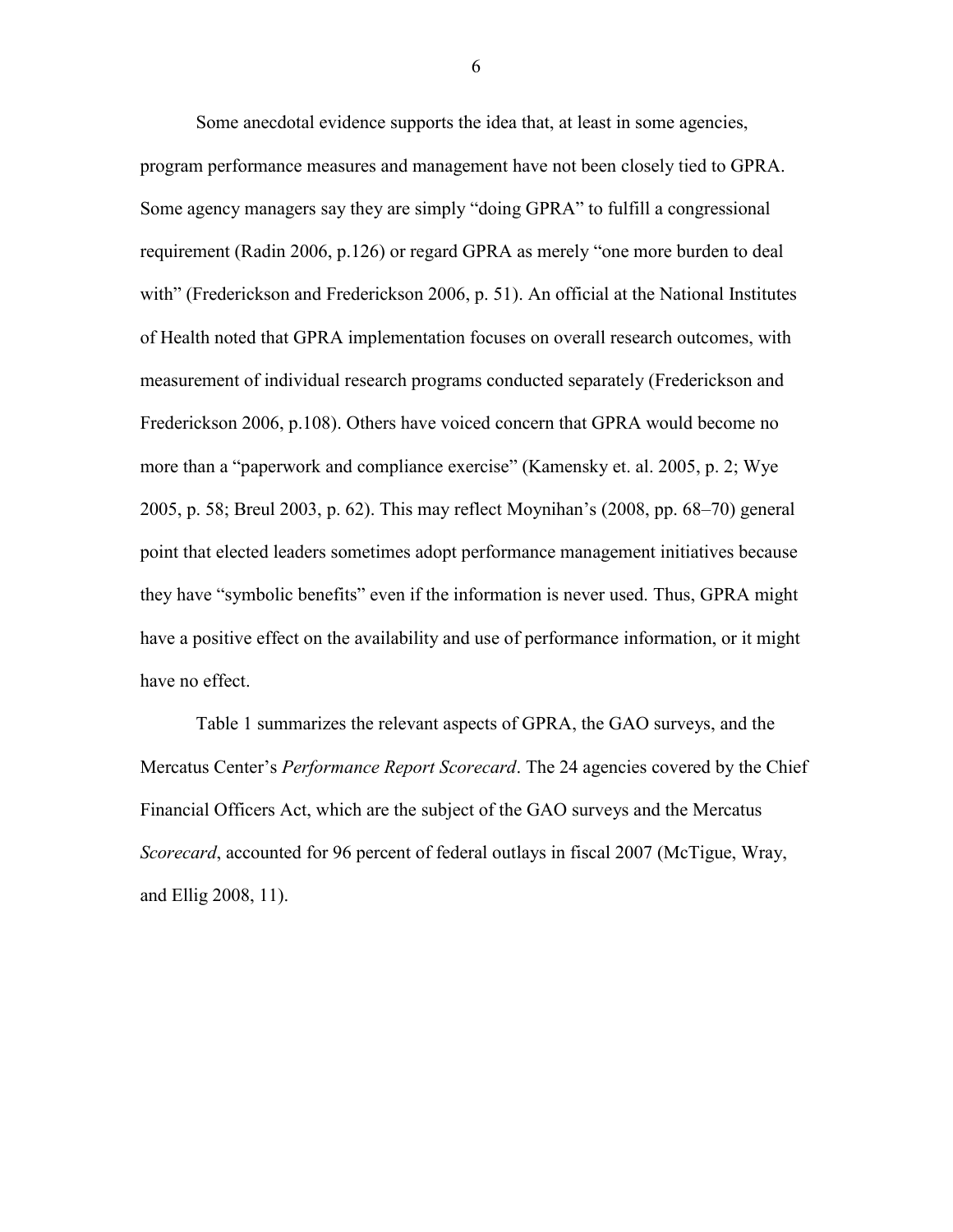|                                   | Government<br>Performance and<br><b>Results Act (GPRA)</b>                                                                                                                                                                                       | Government<br><b>Accountability Office</b><br>surveys                                                                                                                                                                                                                                                                                                                                                                                                                    | <b>Mercatus Center</b><br><b>Performance Report</b><br>Scorecard                                                                                                                                                                                                                                                                                                                                                                                                                                                                                                |
|-----------------------------------|--------------------------------------------------------------------------------------------------------------------------------------------------------------------------------------------------------------------------------------------------|--------------------------------------------------------------------------------------------------------------------------------------------------------------------------------------------------------------------------------------------------------------------------------------------------------------------------------------------------------------------------------------------------------------------------------------------------------------------------|-----------------------------------------------------------------------------------------------------------------------------------------------------------------------------------------------------------------------------------------------------------------------------------------------------------------------------------------------------------------------------------------------------------------------------------------------------------------------------------------------------------------------------------------------------------------|
| Coverage                          | Applies to virtually all<br>federal agencies                                                                                                                                                                                                     | 24 federal agencies subject<br>to the Chief Financial<br>Officers' Act                                                                                                                                                                                                                                                                                                                                                                                                   | 24 federal agencies<br>subject to the Chief<br>Financial Officers' Act                                                                                                                                                                                                                                                                                                                                                                                                                                                                                          |
| <b>Reporting</b><br><b>Period</b> | Requires agencies to<br>produce multi-year<br>strategic plans, annual<br>performance plans, and<br>annual performance<br>reports                                                                                                                 | Conducted approximately<br>every 3 years<br>Only the 2000 and 2007<br>surveys were large enough<br>to calculate valid responses<br>for each agency                                                                                                                                                                                                                                                                                                                       | Conducted annually<br>since fiscal 1999                                                                                                                                                                                                                                                                                                                                                                                                                                                                                                                         |
| <b>Scope</b>                      | Strategic plans must<br>include performance<br>measures<br>Performance measures<br>must include outputs<br>and outcomes<br>Performance plans<br>must include<br>performance goals<br>Performance reports<br>must report on goals<br>and measures | Among other topics, federal<br>managers were asked:<br>(1) Whether they have<br>specific types of<br>performance measures, such<br>as outcome, output, or<br>quality measures<br>(2) Whether they use GPRA<br>strategic goals for various<br>purposes, such as allocating<br>resources or developing<br>measures<br>(3) Whether they use<br>performance information<br>for specific purposes, such<br>as allocating resources or<br>setting employee job<br>expectations | Evaluation of the<br>quality of agencies'<br>annual GPRA<br>performance reports<br>Includes evaluation of:<br>(1) Transparency: How<br>easy is it to find the<br>report, understand the<br>report, and validate the<br>data?<br>(2) Public Benefits:<br>How well does the<br>report explain the<br>outcomes the agency<br>seeks to achieve and<br>demonstrate how the<br>agency has affected<br>those outcomes?<br>(3) Leadership: What<br>evidence demonstrates<br>that the agency's<br>leadership uses<br>performance<br>information to manage<br>the agency? |

**Table 1: GPRA, the GAO surveys, and the Mercatus** *Scorecard*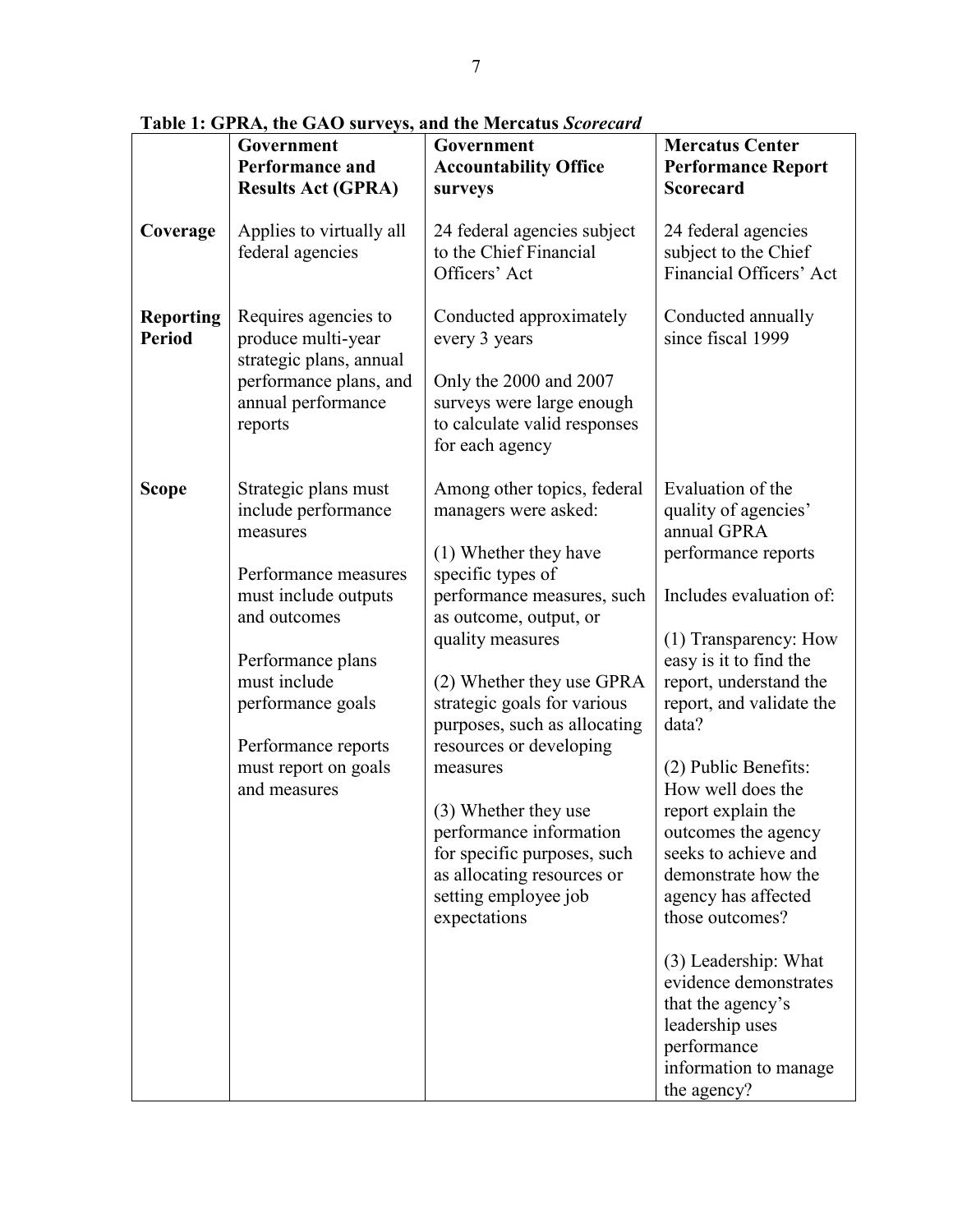In addition to the quality of an agency's GPRA initiatives, many institutional factors could affect the availability and use of performance information. Influences noted by previous scholarship include leadership commitment to performance management, agency size, program type, complexity of the agency's missions, ideology, and elected officials' interest in performance management.

# **Leadership Commitment**

Classic works by Tullock (2005) and Downs (1967) posit that individuals in a bureaucracy achieve career advancement by performing their roles to the satisfaction of their superiors. It follows from this that agency managers can be expected to adopt and use performance measures if upper management makes a credible commitment to performance management (Dull 2009, pp. 258–61). Based on its periodic surveys and extensive research on management reform, GAO concluded, "Perhaps the single most important element in successfully implementing organizational change is demonstrated, sustained commitment of top leaders" (Steinhardt 2008, p. 9). Scholars of management reform at the federal, state, and international levels emphasize the importance of agency leadership's commitment for achieving performance-oriented management reforms (Melkers and Willoughby 2007, pp. 74, 94–95; Perrin 2007, pp. 116–117; Ingraham et. al. 2003, p. 131). Using data from 1997 and 2000 GAO surveys, Dull (2009, p. 268) finds a positive correlation between leadership's perceived commitment to performance management and managers' use of performance information.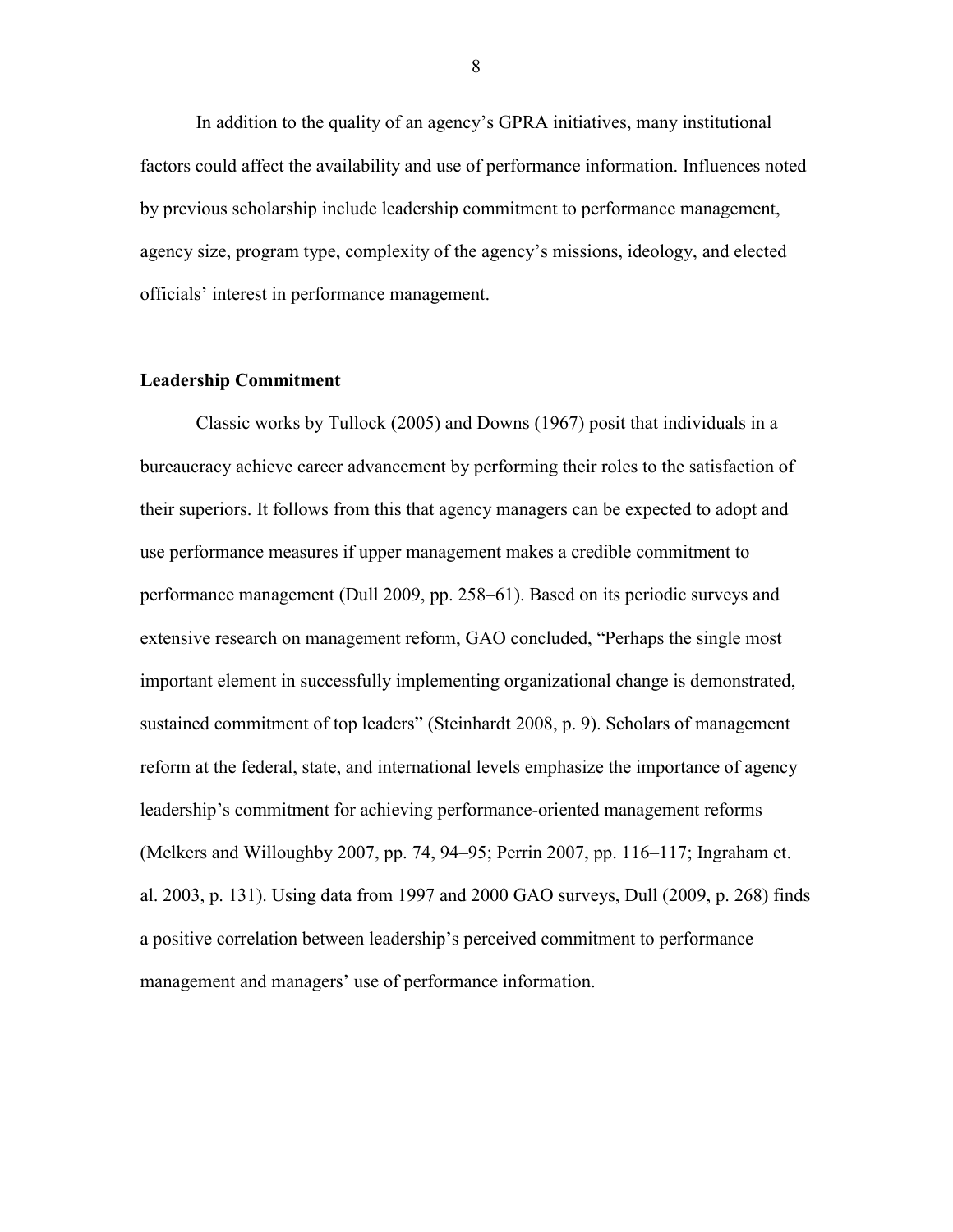The GAO surveys explicitly ask managers whether they agree that leadership of the organization demonstrates a strong commitment to achieving results. The percentage of affirmative responses provides a variable that measures leadership commitment.

#### **Agency Size**

Agency size could either improve or reduce the availability and use of performance information. Larger organizations can benefit from economies of scale, but they are more difficult to coordinate and manage (Kettl 1988, pp. 2–3). These conflicting influences suggest that the availability and use of performance information might at first increase with agency size, but at some point size becomes a handicap.

Agency outlays (in \$2007) provide a measure of agency size. The regressions test for different effects of agency size by including both outlays and outlays squared, to see if size has the same effect in very large agencies that it has in other agencies.

#### **Program Type**

Many federal programs require the cooperation of other entities, such as state governments, contractors, grant recipients, private borrowers, or regulated firms (Joyce 2007, pp. 55–57). Utilization of such partners in place of direct federal service provision has been termed "government by proxy" (Kettl 1988), "third-party government" (Posner 2002), or the "hollow state" (Frederickson and Frederickson 2006). States, contractors, or other recipients of federal dollars have their own goals, agendas, and performance measurement systems which may not sync with those of the federal government (Radin 2006. pp. 159–80; Metzenbaum 2005, pp. 285–86; Kettl 1988, p.18). Even mundane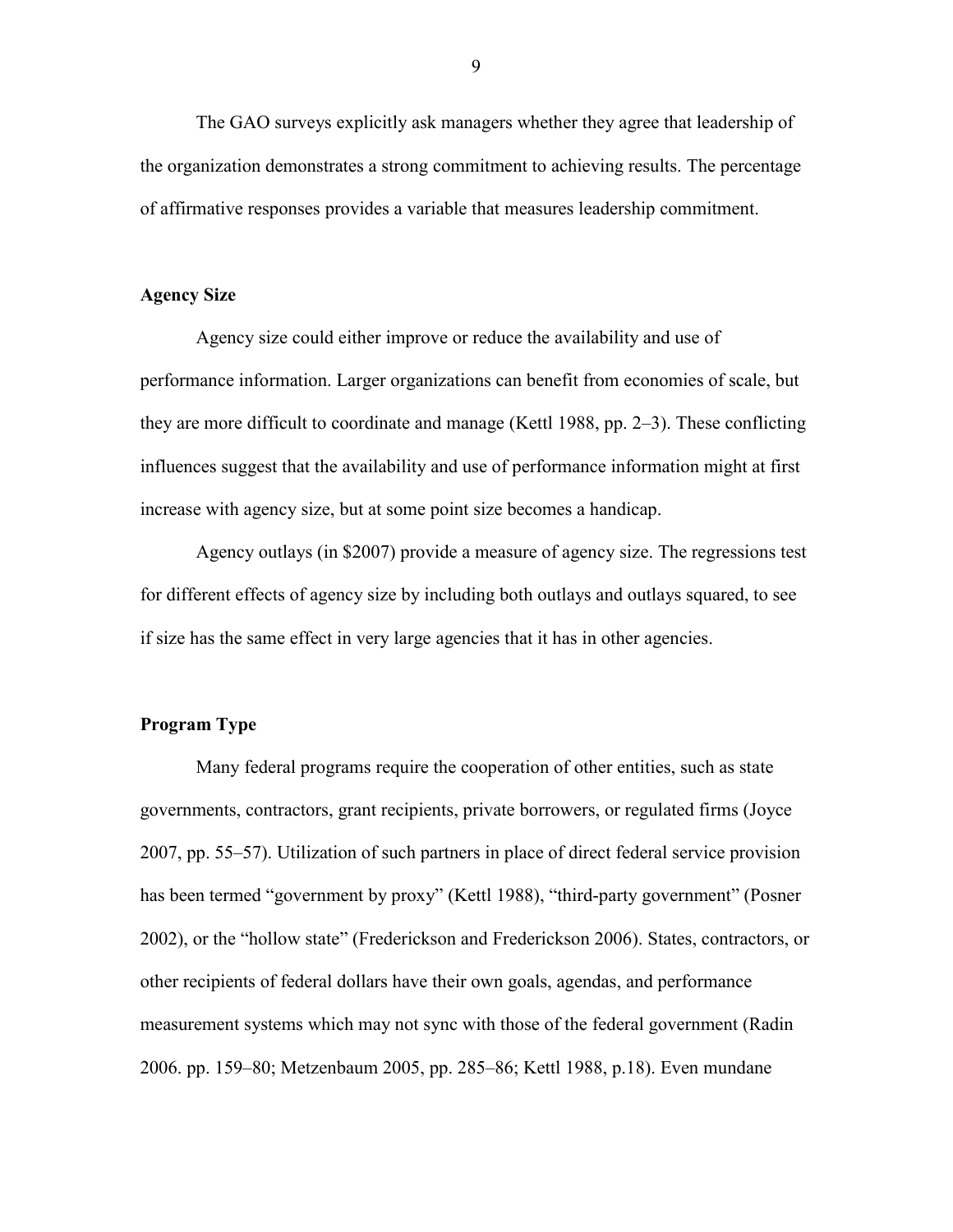matters like different federal and state fiscal years, quarters, grant periods, and program years create measurement difficulties (Adams 2005, p. 435). Federal officials may also be less likely to use performance information originating from outside parties, because the outside party can filter and distort the information to serve its own purposes (Kettl 1988, p. 16).

―Government by proxy‖ might imply that agencies which rely on outside parties to a greater extent will be less likely to have and use performance information. Alternatively, different kinds of third-party service delivery might have different effects. Research and development programs, for example, may pose a special challenge, not just because research and development is often performed by outside grant recipients, but also because the long time lag between activity and results can make it harder to attribute specific results to specific research programs (Frederickson and Frederickson 2006, pp. 95–103; Wye 2005, pp. 37; GAO 2004, p.89). Performance measurement for regulatory programs may be more difficult because regulatory agencies often lack data needed to assess results, face many factors outside their control that influence results, and have long time lags between adoption of a regulation and results (GAO 2004, p. 90). Block and formula grants to state and local governments have historically been very difficult to measure and manage due to divergence of interests between different levels of government (Kettl 1988, pp. 49–70; GAO 2004, pp. 90–91). Competitive grants, on the other hand, might pose less of a problem because federal managers can build performance measurement into the contracting process. Credit programs might also be less prone to performance information problems because the government can use wellknown and accepted metrics for evaluating loans, such as repayment and default rates.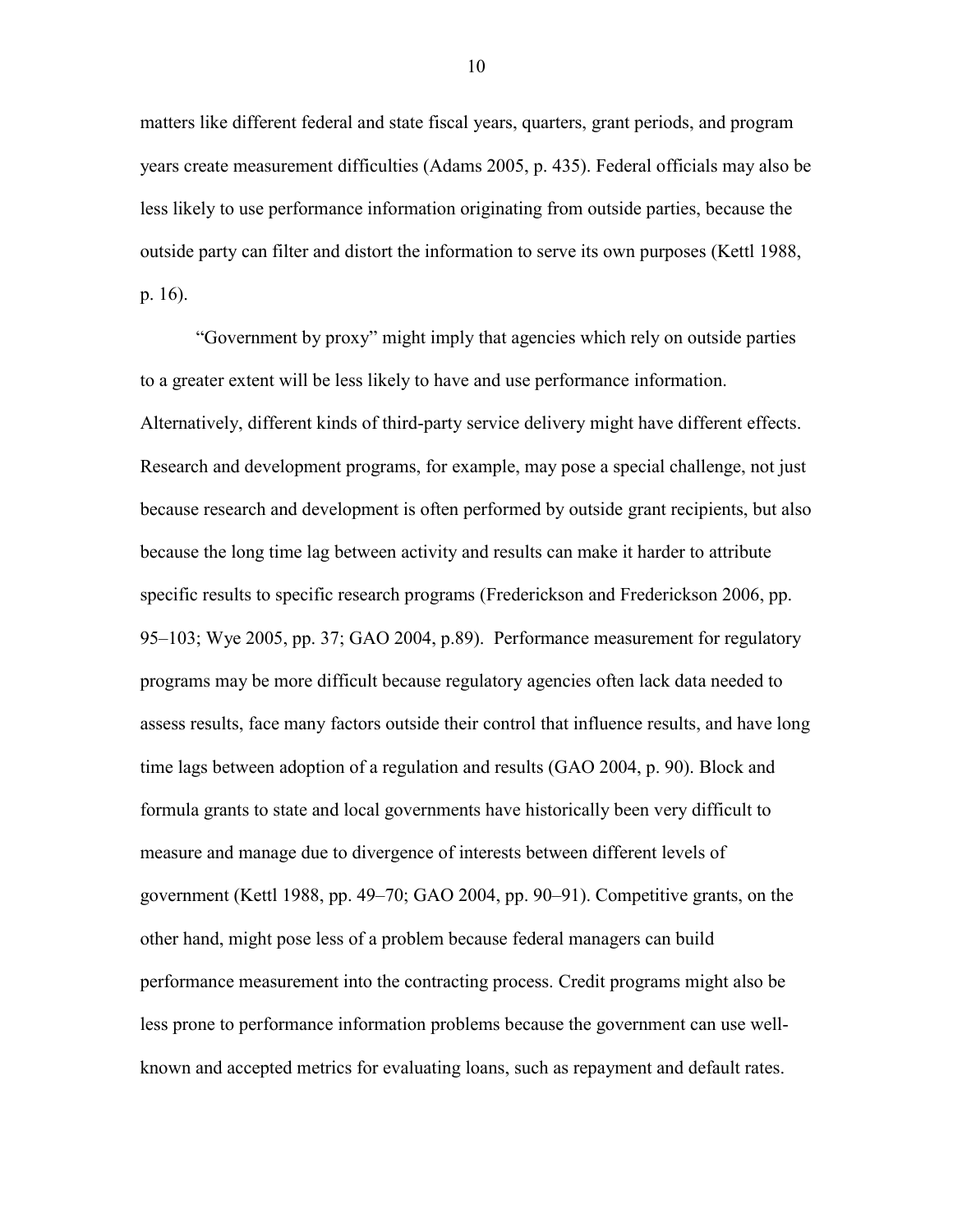Government capital acquisition can be guided by quantitative metrics and benefit-cost analysis.

Program data produced by OMB when it conducted PART evaluations can be used to construct variables that control for agencies' mix of program types. OMB classified each program as direct federal provision, credit provision, research and development, block and formula grant, competitive grant, federal capital acquisition, or regulatory. Using OMB's data, I calculate the percentage of each agency's spending on each program type.<sup>5</sup> The percentages for the six program types other than direct federal service provision are used in the regressions to see whether program delivery methods other than direct federal service provision make a difference in the availability or use of performance information.

## **Mission Complexity**

 $\overline{a}$ 

Some federal agencies, such as the Nuclear Regulatory Commission or the Defense Department, have relatively unified missions, with most programs focused on an over-arching common purpose. Others, like the Departments of Health and Human Services or Interior, are more like diversified "holding companies" with a wide variety of programs that serve different missions. Radin (2006, pp. 132–48) describes the difficulties such complexity creates when a department like HHS is expected to create a unified strategic plan and report on outcomes produced by all of the diverse units. In

 $<sup>5</sup>$  These percentages are calculated for fiscal 2008 from a spreadsheet produced by the Office of</sup> Management and Budget as part of its Program Assessment Rating Tool, available via [www.expectmore.gov.](http://www.expectmore.gov/) Because PART gradually expanded its scope to review most federal programs, the spreadsheet produced in fiscal 2008 contains the most comprehensive list of programs. Since only 2008 and 2009 spending data are available for the complete list of programs, the percentages spent on various types of programs only approximately control for differences across agencies in 2000 and 2007.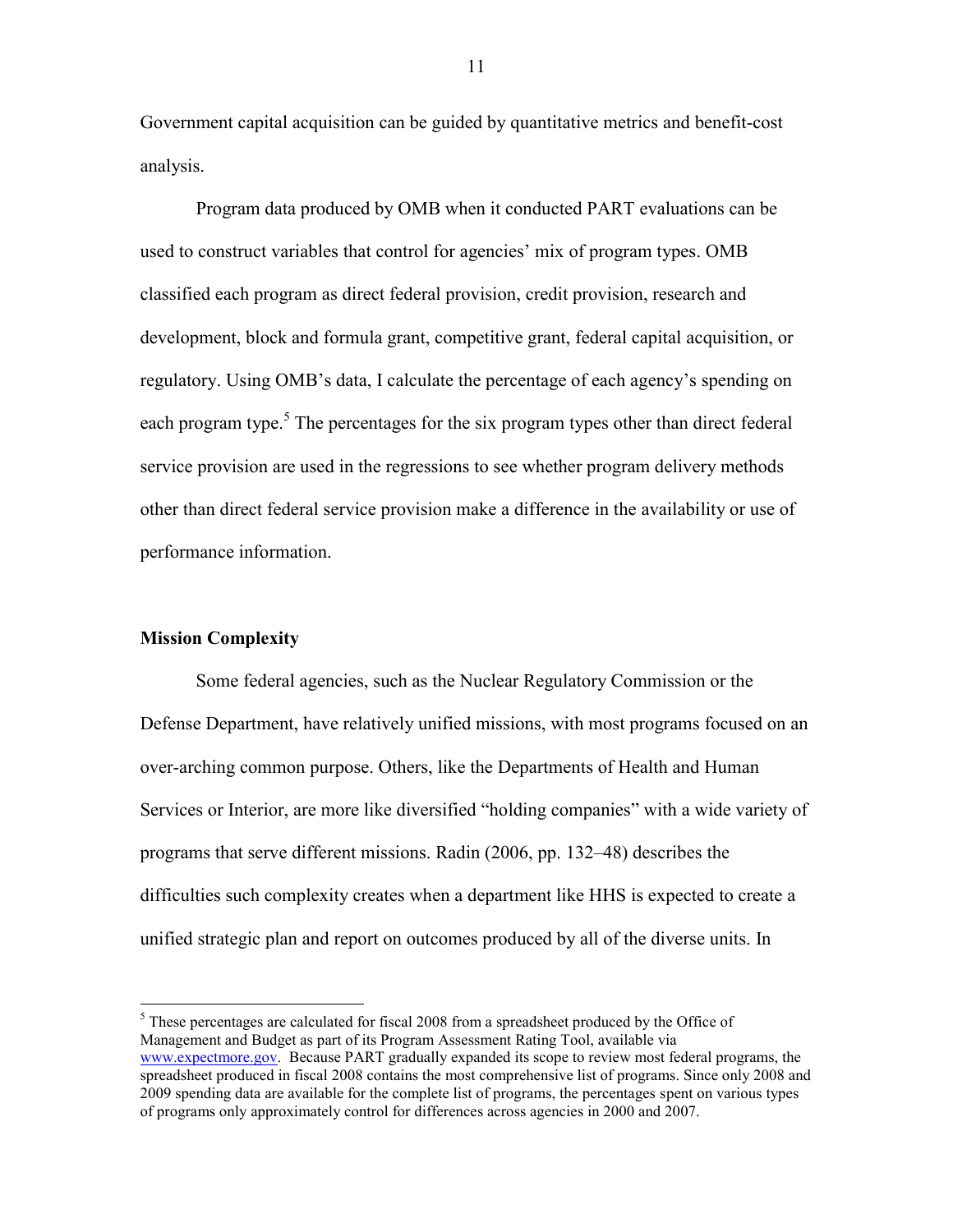contrast, Ingraham et. al. (2003, p.124) note that spinning off the Social Security Administration from HHS allowed Social Security to limit its scope and mission. One might reasonably expect that departments that address a wider variety of missions could be less successful at measuring and using performance information.

One way of measuring an agency's mission complexity is by calculating the Herfindahl-Hirschman Index (HHI) of its spending by budget subfunction. The HHI is a tool used in industrial economics to measure the degree of concentration in a market. It is defined as the sum of the square of the market shares of all firms in the industry. In a market with a single firm that has 100 percent of the market share, the HHI would equal 10,000 (100 x 100). Similarly, a market with an infinite number of small firms with infinitesimal market shares would have an HHI equal to zero. Thus, a high HHI indicates that a few firms serve most of the market, whereas a low HHI indicates that there are a large number of competitors with relatively equal market shares (Carlton and Perloff 1994, p. 344).

In similar fashion, calculating the HHI using an agency's budget subfunctions shows whether most of the agency's spending is concentrated in a few large subfunctions or spread across many. An agency with a high HHI can be considered less complex, with more focus on one or a few major missions. An agency with a low HHI is more complex, with spending and activity spread across a greater number of different missions.

#### **Agency Ideology**

The type of performance information considered useful depends in part on one's ideology (Radin 206, pp. 188–90). Conservatives who seek to limit government and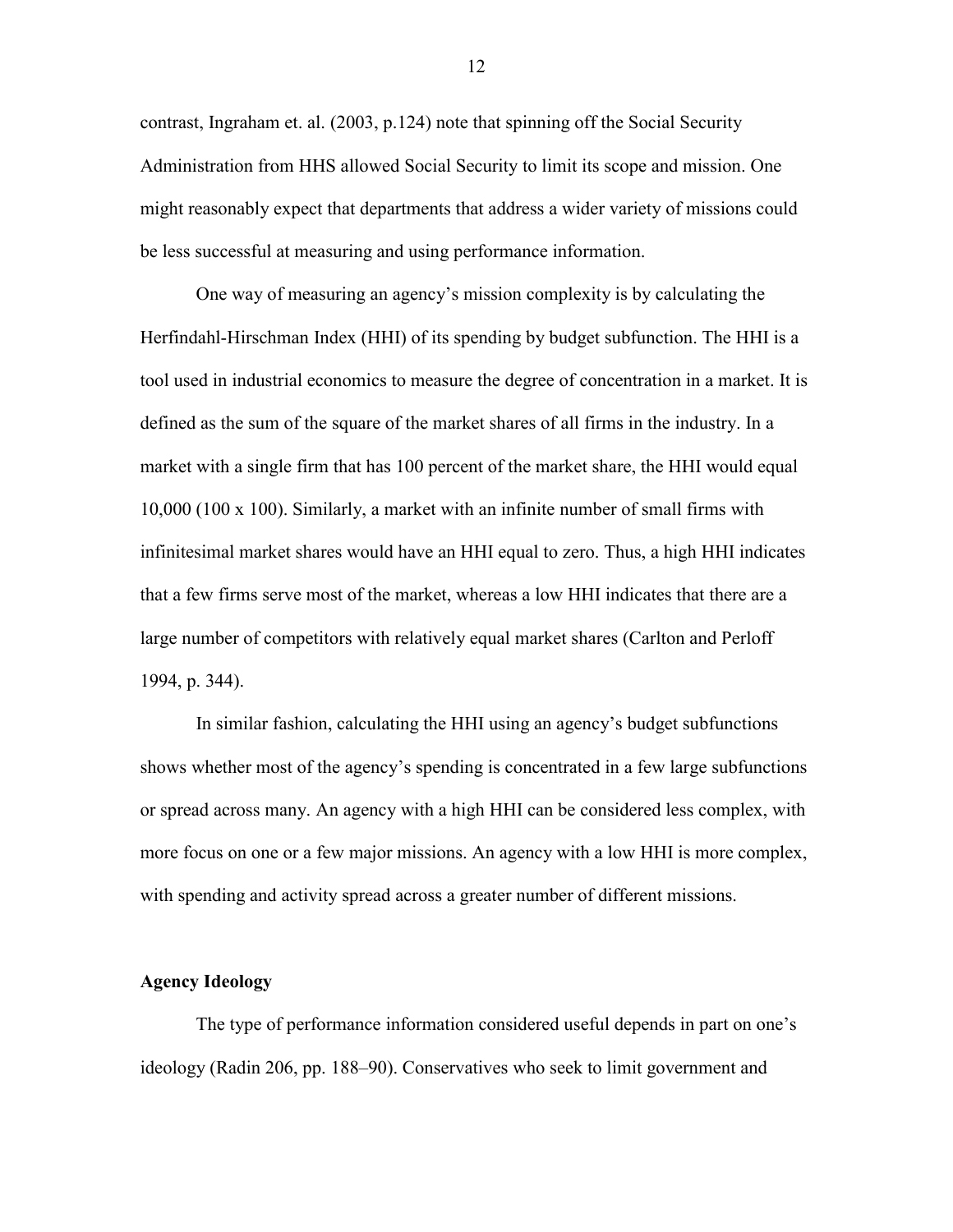liberals who want to prove that government is working well would naturally want to see performance information that proves their point. Indeed, the desirability of having performance information at all may depend on ideology. The ideological biases of agencies could, therefore, affect whether they produce and use performance information.

Clinton and Lewis (2008) construct a measure of agency ideology based on a combination of expert opinion and objective agency characteristics. These scores are included in the regressions to measure agency ideology. A higher score indicates a more conservative agency. Ideology scores for the agencies in our sample range from 2.21 (Defense) to  $-1.43$  (Labor). It is not obvious whether more liberal agencies should be expected to have and use performance information to a greater extent than more conservative agencies, or vice versa.

#### **Elected Officials' Interest**

Seminal theories of bureaucracy posit that agency managers have a strong career interest in satisfying their superiors (Tullock 2005, Downs 1967). Ultimately, this means that the political and career leadership of the agency has an interest in responding to the desires of elected leaders who control appointments, authority, and budgets. In the United States, the separation of powers effectively makes agencies responsible to both the president and Congress (Joyce 2007, pp. 31–51). Conflict between the president and Congress does not just reflect differences in party, ideology, or values, but is inherent in the structure of the U.S. government (Niskanen 1994, p. 227; Radin 2006, pp.188–32; Frederickson and Fredreickson 2006, p. 45).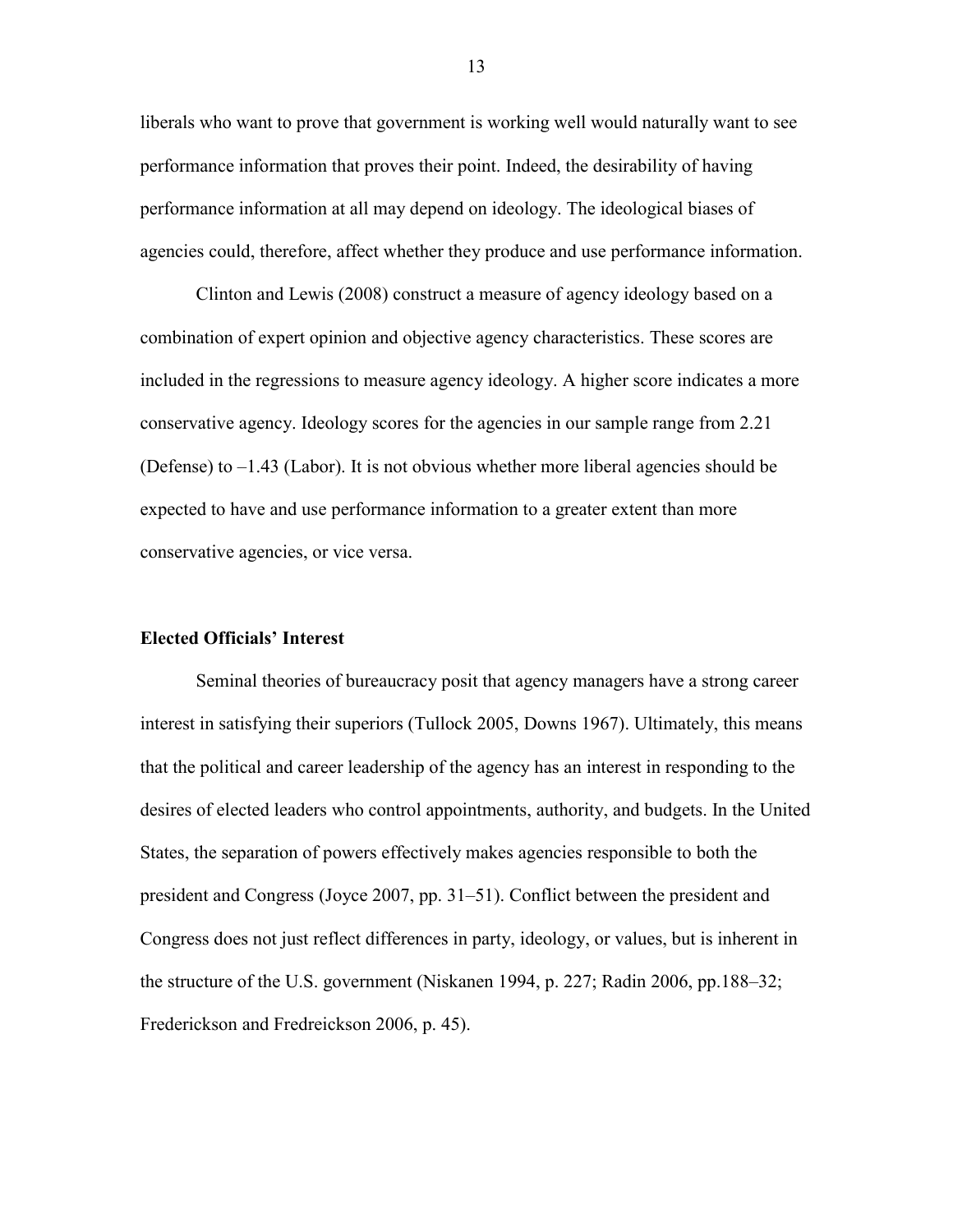For this reason, separate variables are needed to measure the effects of congressional and executive-branch interest in agency performance management. Responses to two GAO survey questions provide these variables. GAO asked federal managers to indicate whether certain factors are significant barriers to performance management, including "lack of ongoing congressional commitment or support for using performance information to make program/funding decisions" and "concern that OMB will micromanage programs in my agency." OMB is not, of course, elected, but it is the closest proxy in the survey that might represent presidential interest.

Interpretation of the first variable is fairly straightforward; it shows whether managers think Congress is interested in using performance information to make key decisions. The political realities agencies face are of course more complicated than this simple division between the president and Congress. Agencies must be sensitive to diverse authorizing, appropriations, and government operations committees and subcommittees (Shepsle and Weingast 1995; Frederickson and Frederickson 2006, p. 45; Radin 2006, pp. 127–29). The GAO survey question about congressional interest, however, does not ask managers to specify which part of Congress they are referring to. If it is statistically significant, that suggests more detailed research on the role of individual congressional committees in promoting or discouraging performance management may be fruitful.

Interpretation of the OMB question is more ambiguous. A positive response may indicate that OMB is paying attention to performance management in the agency, but a negative response does not necessarily mean OMB is not paying attention. OMB might be quite interested in agency performance management even if it does not micromanage.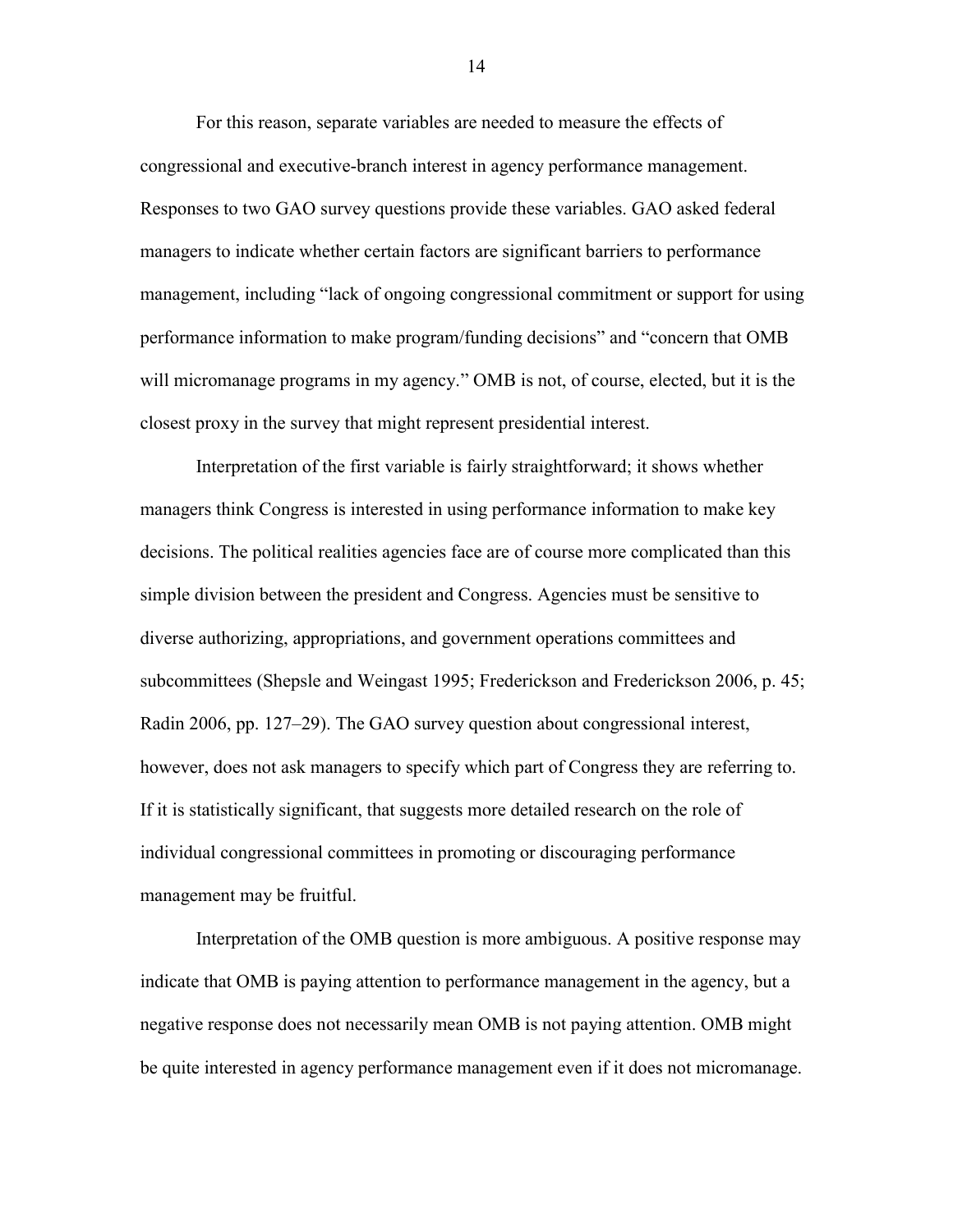Despite this drawback, this is the best variable we have found that provides some indication of OMB's interest.

#### **"Pay for Performance" Certification**

Perhaps the most straightforward incentive affecting performance management may be whether the highest-ranking executives in the agency have their own pay linked to performance. Since 2004, agencies have had the opportunity to increase Senior Executive Service (SES) pay if they demonstrate that their appraisal system links SES pay with organizational performance. The Office of Personnel Management provides annual reports indicating which agencies' performance-based pay systems have received full certification from OPM and OMB (OPM 2007, pp. 30–31). We use full certification as a dummy variable to indicate agencies whose senior executives have stronger personal incentives to develop and use performance information.

#### **ECONOMETRIC MODEL AND RESULTS**

#### **Regression Model and Data**

In addition to their direct effects on the availability and use of performance information, institutional constraints likely influence leaders' commitment to performance management. To control for this possibility, the econometric model employs a two-stage least squares estimation procedure (Theil 1971, pp. 451–56). Leadership's commitment to performance management is regressed on variables that measure institutional constraints. Responses to various GAO questions about the availability and use of performance management are then regressed on the predicted value of leadership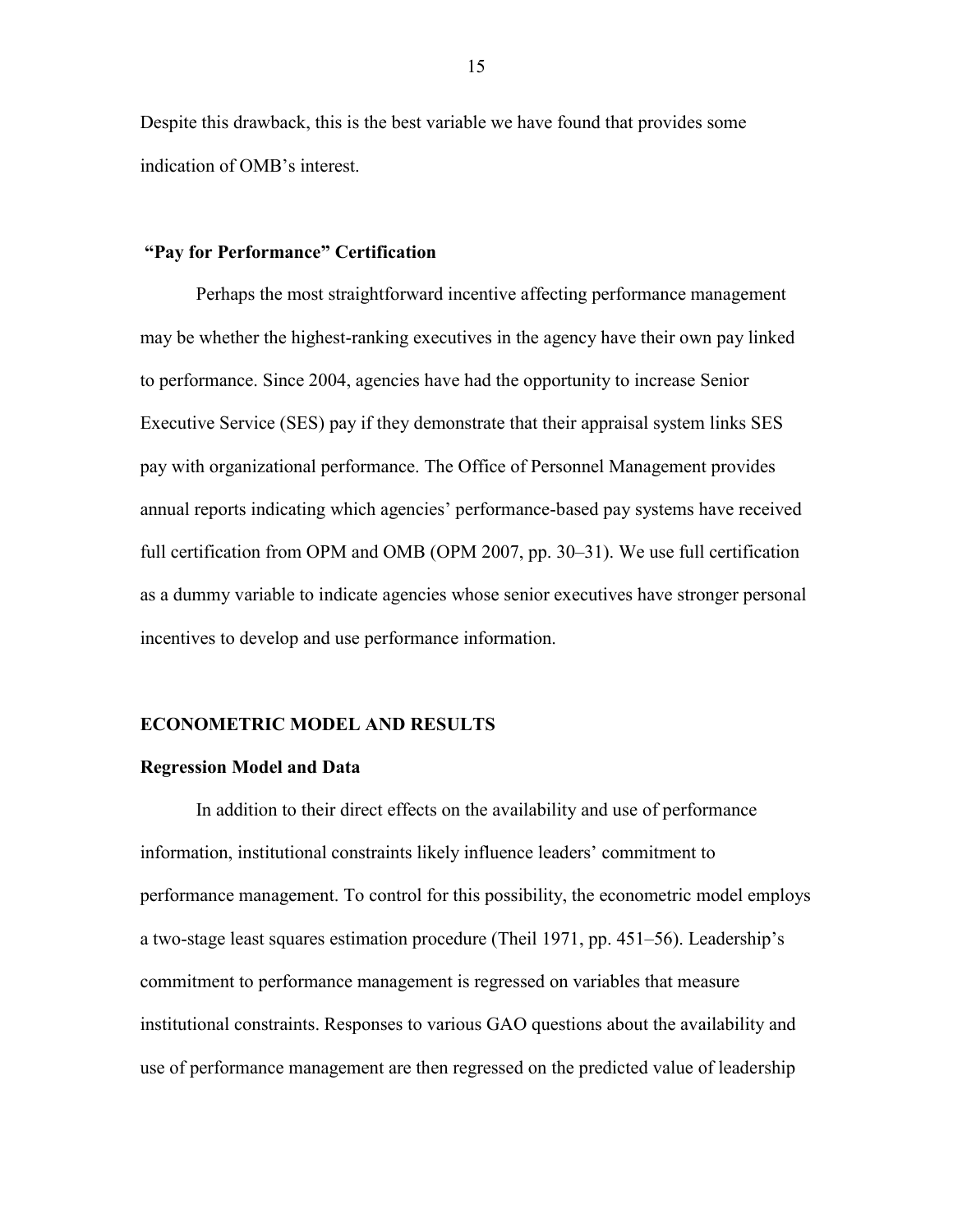and on the variables measuring the institutional constraints. Thus, the constraints can affect the availability and use of performance management directly, or indirectly via their effect on leadership's commitment to performance management.

One might imagine that the GPRA variable, like leadership commitment, might be influenced by the institutional constraints managers face, and so a two-stage least squares approach might be appropriate for the GPRA variable as well. Regressing the GPRA score on the other variables, however, reveals none of the explanatory variables has a statistically significant correlation with the GPRA score, and the R-squared of the equation is below 0.10. For this reason, I rejected a two-stage approach using the GPRA score.

Following the practice in numerous GAO reports, this study counts the percent of managers who responded "to a great extent" or "to a very great extent" as an affirmative response. For each GAO question about the availability or use of performance information, I estimate the following pair of equations:

(1) Leadership =  $\alpha + \beta_1$ Outlays +  $\beta_2$ OutlaySq +  $\beta_3$ %Credit +  $\beta_4$ %R&D +  $\beta_5\%$ BFGrant + β<sub>6</sub>%CompGrant + β<sub>7</sub>%Capital + β<sub>8</sub>%Regulatory + β<sub>9</sub>Spending HHI  $+ \beta_{10}$ Ideology +  $\beta_{11}$ Congress +  $\beta_{12}$ OMB +  $\beta_{13}$ GPRA Quality +  $\beta_{14}$ Year2007 +  $β<sub>15</sub>SES$  Certification + ε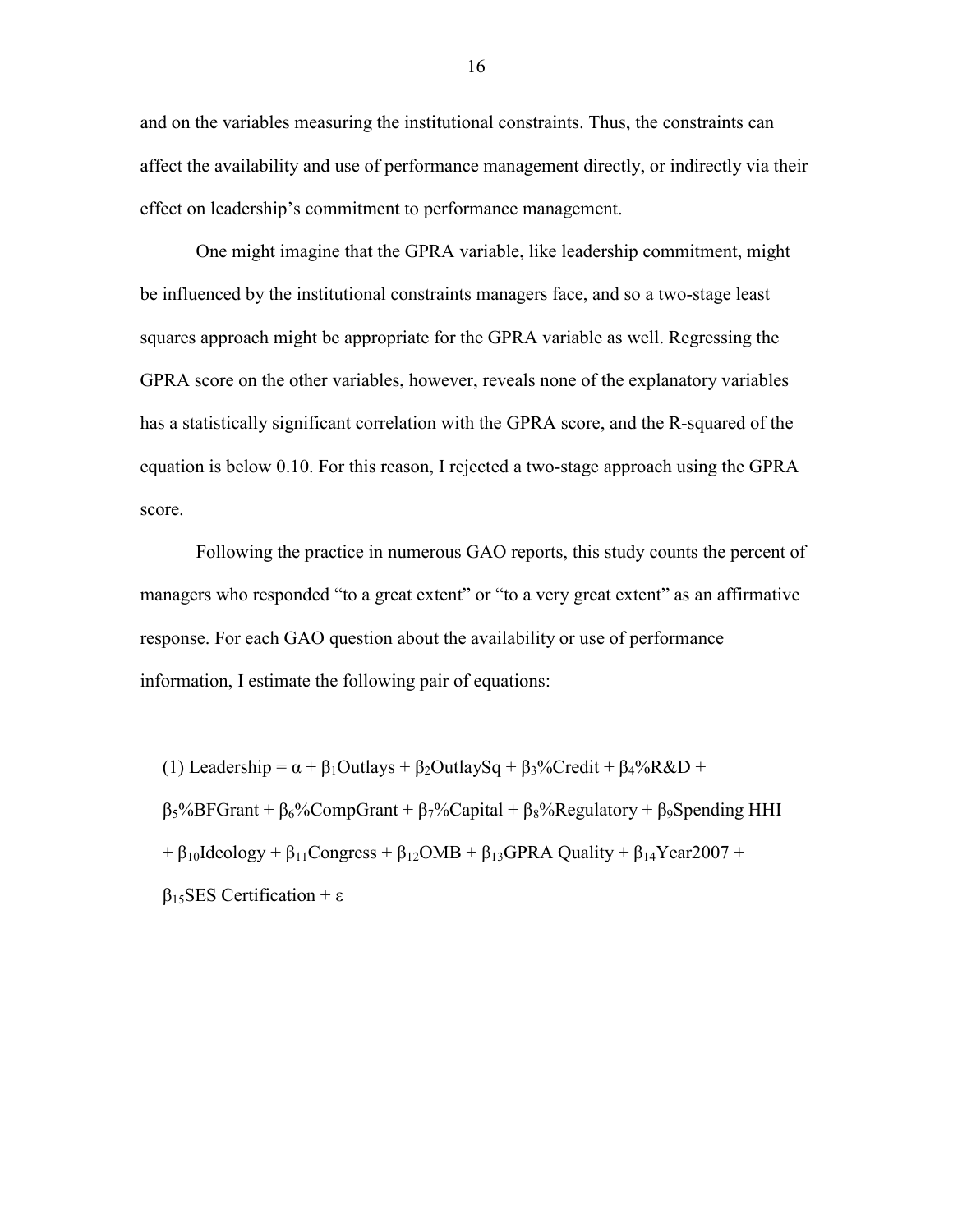(2) Availability or use of performance information  $=$ 

 $\alpha + \beta_1$ Leadership +  $\beta_2$ Outlays +  $\beta_3$ OutlaySq +  $\beta_4$ %Credit +  $\beta_5$ %R&D + β6%BFGrant + β7%CompGrant + β8%Capital + β9%Regulatory + β10Spending HHI + β<sub>11</sub>Ideology + β<sub>12</sub>Congress + β<sub>13</sub>OMB + β<sub>14</sub>GPRA Quality + β<sub>15</sub>Year2007 + ε

In each equation,  $\alpha$  is a constant, the  $\beta$ 's are coefficients on the explanatory variables, and ε is an error term. Table 2 lists the dependent variables, which measure the availability or use of performance information. Table 3 defines the explanatory variables and lists the predicted sign for each variable's influence on the availability and use of performance information, based on the discussion in the previous section. Leadership is presumed to have a positive effect on both the availability and use of performance information. Variables with a positive effect on Leadership, therefore, would have an (indirect) positive effect on the availability and use of performance information as well. Table 4 shows summary statistics for all variables.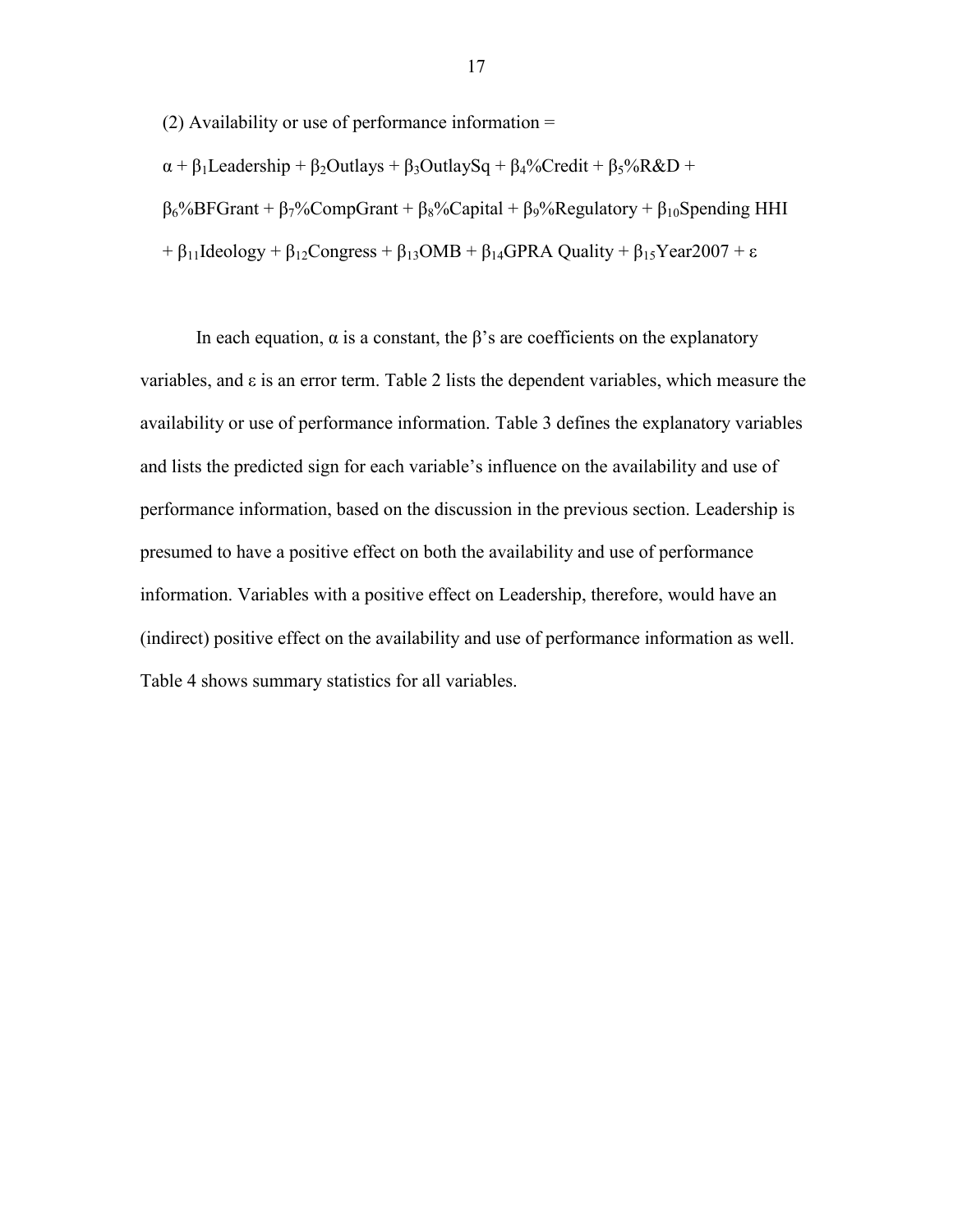# **Table 2: Dependent Variables**

| <b>Variable Name</b> | <b>Variable Definition</b>                                             |
|----------------------|------------------------------------------------------------------------|
| Outcome              | % of managers who say in GAO surveys that they have outcome            |
|                      | measures for their programs or projects                                |
| Output               | % of managers who say in GAO surveys that they have output             |
|                      | measures for their programs or projects                                |
| Efficiency           | % of managers who say in GAO surveys that they have efficiency         |
|                      | measures for their programs or projects                                |
| Customer             | % of managers who say in GAO surveys that they have customers          |
|                      | satisfaction measures for their programs or projects                   |
| Quality              | % of managers who say in GAO surveys that they have quality            |
|                      | measures for their programs or projects                                |
| Allocate             | % of managers who say in GAO surveys that they use performance         |
|                      | information to allocate resources in their programs or projects        |
| Priorities           | % of managers who say in GAO surveys that they use performance         |
|                      | information to set program priorities in their programs or projects    |
| Change               | % of managers who say in GAO surveys that they use performance         |
|                      | information to adopt new approaches or change work processes in        |
|                      | their programs or projects                                             |
| Coordinate           | % of managers who say in GAO surveys that they use performance         |
|                      | information to coordinate their program activities with other internal |
|                      | or external organizations                                              |
| Measures             | % of managers who say in GAO surveys that they use performance         |
|                      | information to refine performance measures for their programs or       |
|                      | projects                                                               |
| Goals                | % of managers who say in GAO surveys that they use performance         |
|                      | information to set or revise goals for their programs or projects      |
| <b>Job Exps</b>      | % of managers who say in GAO surveys that they use performance         |
|                      | information to set job expectations for individuals they manage in     |
|                      | their programs or projects                                             |
| Reward               | % of managers who say in GAO surveys that they use performance         |
|                      | information to reward the government employees they supervise in       |
|                      | their programs or projects                                             |
| Contracts            | % of managers who say in GAO surveys that they use performance         |
|                      | information to develop or manage contracts in their programs or        |
|                      | projects                                                               |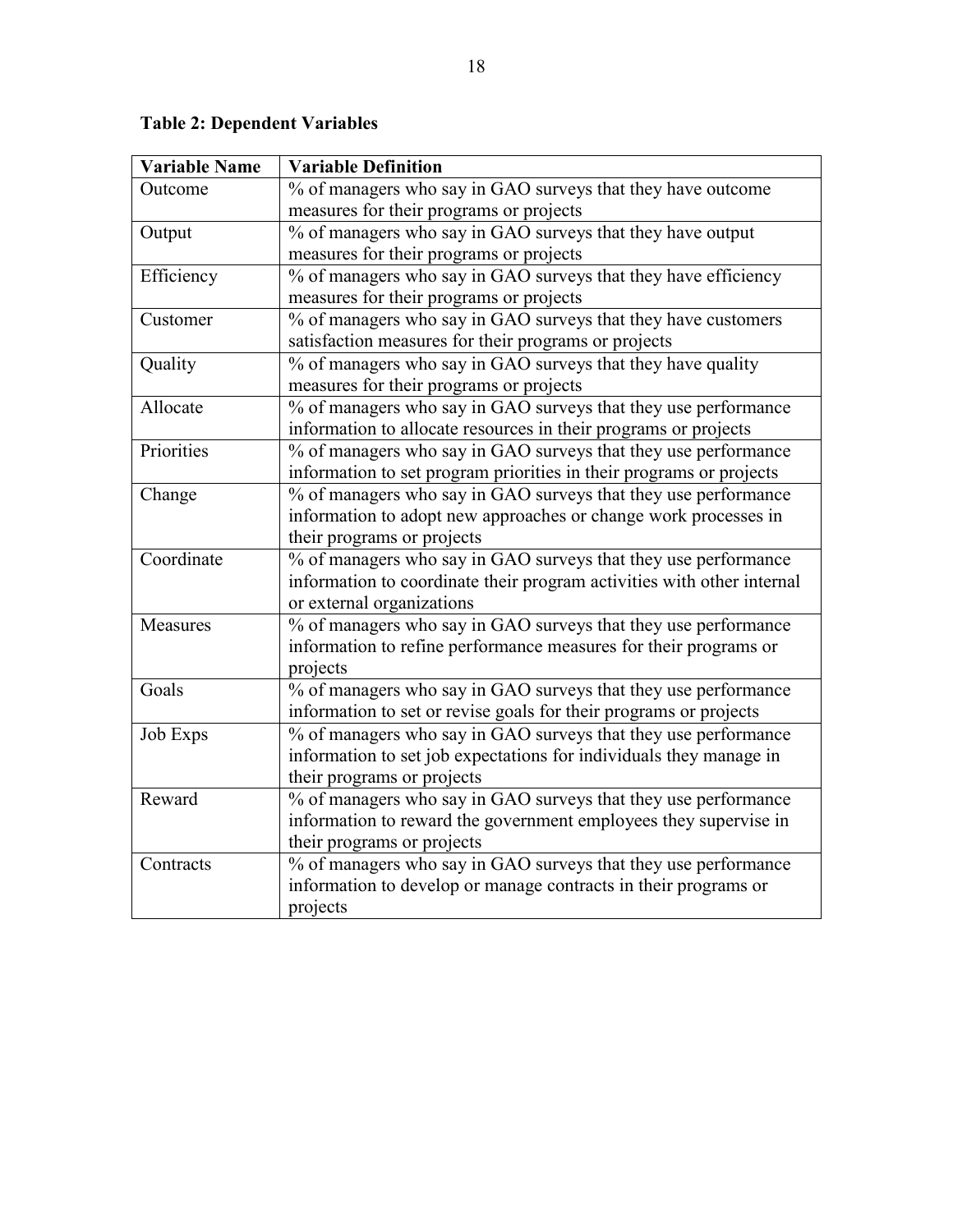| Variable            | <b>Variable Definition</b>                                | <b>Predicted</b>  |
|---------------------|-----------------------------------------------------------|-------------------|
| <b>Name</b>         |                                                           | <b>Sign</b>       |
| Leadership          | % of managers who say in GAO survey that their            |                   |
|                     | agency's leadership demonstrates strong commitment        | $^{+}$            |
|                     | to achieving results                                      |                   |
| Outlays             | Agency outlays, in \$2007                                 | $\qquad \qquad +$ |
| OutlaySq            | Agency outlays squared                                    |                   |
| %Credit             | % of agency budget devoted to credit programs             | $^{+}$            |
| %R&D                | % of agency budget devoted to research and                |                   |
|                     | development programs                                      |                   |
| %BFGrant            | % of agency budget devoted to block and formula grant     |                   |
|                     | programs                                                  |                   |
| %CompGrant          | % of agency budget devoted to competitive grant           | $^{+}$            |
|                     | programs                                                  |                   |
| %Capital            | % of agency budget devoted to capital acquisition         | $+$               |
|                     | programs                                                  |                   |
| %Regulatory         | % of agency budget devoted to regulatory programs         |                   |
| Spending HHI        | Herfindahl-Hirschmann Index of agency spending on         | $^{+}$            |
|                     | budget subfunctions                                       |                   |
| Ideology            | Agency ideology score developed by Clinton and            | $\gamma$          |
|                     | Lewis (2007)                                              |                   |
| Congress            | % of managers who say in GAO survey that lack of          |                   |
|                     | congressional commitment or support for using             |                   |
|                     | performance information to make program or funding        |                   |
|                     | decisions is a factor that hinders the creation or use of |                   |
|                     | performance information                                   |                   |
| <b>OMB</b>          | % of managers who say in GAO survey that concern          |                   |
|                     | about OMB micromanagement hinders the creation or         |                   |
|                     | use of performance information                            |                   |
| <b>GPRA Quality</b> | Score the agency's GPRA report received on the            |                   |
|                     | Mercatus Center's annual Performance Report               | $^{+}$            |
|                     | Scorecard                                                 |                   |
| Year2007            | Dummy variable = $1$ in 2007                              | $\gamma$          |
| <b>SES</b>          | Dummy variable $= 1$ if the agency's SES performance      |                   |
| Certification       | and compensation appraisal system received full           | $^{+}$            |
|                     | certification from OPM and OMB for linking pay with       |                   |
|                     | organizational performance                                |                   |

**Table 3: Definitions and Predicted Signs of Explanatory Variables**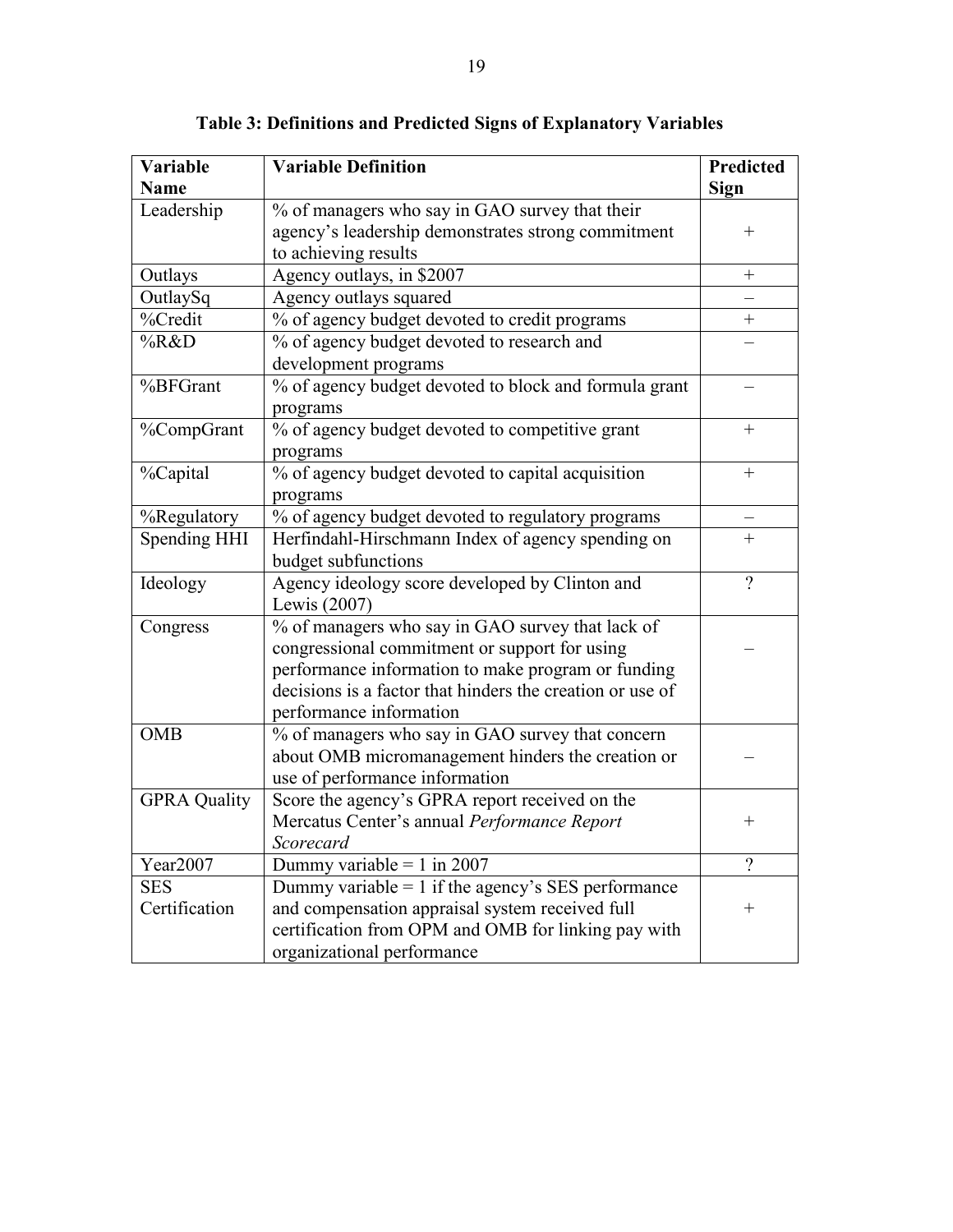| Variable                                                       | Obs | Mean    | Std. Dev. | Min              | <b>Max</b>   |
|----------------------------------------------------------------|-----|---------|-----------|------------------|--------------|
| <b>Explanatory Variables</b>                                   |     |         |           |                  |              |
| Leadership                                                     | 46  | 63.4783 | 12.7133   | 29.8             | 89.6         |
| Outlays                                                        | 46  | 98.78   | 178.28    | 0.031            | 672          |
| <b>Outlays Squared</b>                                         | 46  | 40,851  | 106,031   | 0.000961         | 451,584      |
| % Credit                                                       | 46  | 0.045   | 0.157     | $\overline{0}$   | 0.76         |
| % R&D                                                          | 46  | 0.094   | 0.225     | $\boldsymbol{0}$ | $\mathbf{1}$ |
| % BF Grant                                                     | 46  | 0.163   | 0.234     | $\boldsymbol{0}$ | 0.775        |
| % Comp. Grant                                                  | 46  | 0.086   | 0.190     | $\boldsymbol{0}$ | 0.767        |
| % Capital                                                      | 46  | 0.125   | 0.194     | $\overline{0}$   | 0.62         |
| % Regulatory                                                   | 46  | 0.067   | 0.205     | $\boldsymbol{0}$ | 1            |
| <b>Spending HHI</b>                                            | 46  | 6191    | 2571      | 1773             | 10000        |
| Ideology                                                       | 46  | 0.0239  | 0.9308    | $-1.43$          | 2.21         |
| Congress                                                       | 46  | 23.8    | 8.7       | 8.3              | 46.7         |
| <b>OMB</b>                                                     | 46  | 20.0    | 7.6       | 3.8              | 38.1         |
| <b>GPRA Quality</b>                                            | 46  | 33.8    | 8.3       | 17.0             | 55.0         |
| <b>Year 2007</b>                                               | 46  | 0.52    | 0.51      | $\boldsymbol{0}$ | $\mathbf{1}$ |
| <b>SES</b> Certification                                       | 46  | 0.22    | 0.42      | $\boldsymbol{0}$ | $\mathbf{1}$ |
| <b>Dependent Variables - Existence of Performance Measures</b> |     |         |           |                  |              |
| Outcome                                                        | 46  | 50.4    | 10.7      | 30.1             | 71.7         |
| Output                                                         | 46  | 57.1    | 10.4      | 39.6             | 85.2         |
| Efficiency                                                     | 46  | 41.1    | 10.3      | 21.1             | 67.4         |
| Customer                                                       | 46  | 40.0    | 12.2      | 13.6             | 74.2         |
| Quality                                                        | 46  | 40.4    | 11.2      | 23.5             | 67.5         |
| <b>Dependent Variables - Uses of Performance Information</b>   |     |         |           |                  |              |
| Allocate Resources 46 48.7 8.4                                 |     |         |           | 30.1             | 65.9         |
| <b>Set Priorities</b>                                          | 46  | 50.2    | 10.0      | 25.9             | 69.3         |
| Change                                                         | 46  | 47.5    | 10.1      | 27.0             | 63.9         |
| Coordinate                                                     | 46  | 40.9    | 9.3       | 19.8             | 57.5         |
| Measures                                                       | 46  | 41.8    | 9.4       | 22.6             | 60.5         |
| <b>Set Goals</b>                                               | 46  | 47.3    | 9.5       | 28.1             | 66.6         |
| Establish Job Exps                                             | 46  | 49.3    | 10.8      | 21.6             | 69.6         |
| <b>Reward Employees</b>                                        | 46  | 48.7    | 10.6      | 23.6             | 70.9         |
| <b>Manage Contracts</b>                                        | 46  | 26.6    | 10.7      | 7.9              | 54.4         |

# **Table 4: Summary Statistics**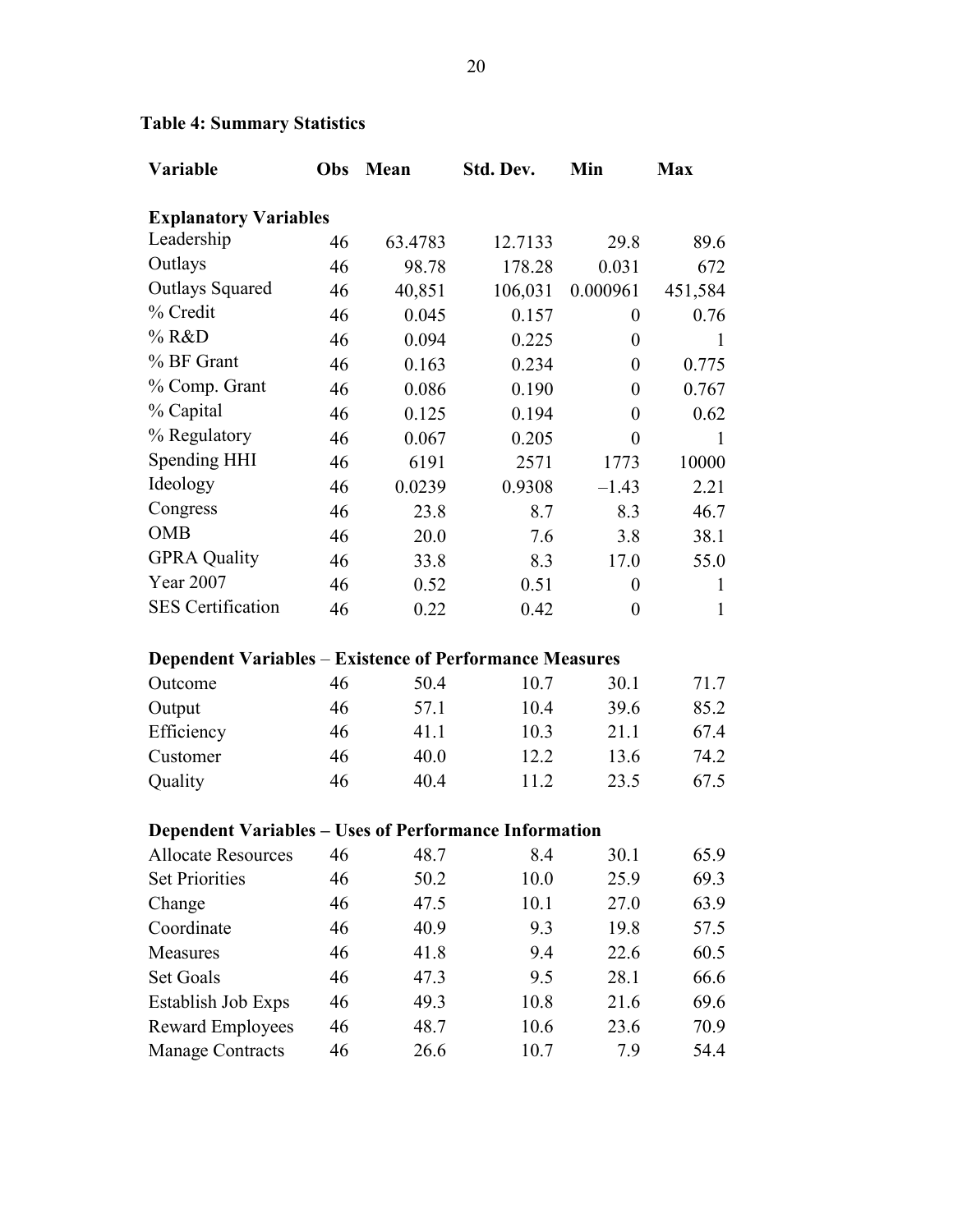#### **Econometric Results**

Table 5 shows the econometric results for the five GAO questions about the availability of performance measures. Tables 6 and 7 show regression results for the nine dependent variables that indicate uses of performance information. (To aid the reader in quickly identifying the effects of each explanatory variable in each table, results for the first stage Leadership equation are repeated in each table.)

The first stage equation predicting Leadership reveals that many of the institutional and incentive factors are highly correlated with leadership commitment to achieving results. The second stage equations show that Leadership is positively correlated with the availability and use of performance information, usually at the 1 percent level of significance. Some of the institutional variables also have a direct effect on the availability or use of performance information. Whether they affect availability or use directly or indirectly via their effect on Leadership, all of the explanatory variables have the expected sign in almost every case when they are statistically significant. Leadership is always significant at the 5 percent level or higher.

The quality of an agency's annual GPRA report is not correlated with Leadership but does have a positive correlation with the availability of performance information. The effect is significant at the 1 percent level for output measures, at the 5 percent level for outcome and customer satisfaction measures, and at the 10 percent level for efficiency and quality measures. The quality of an agency's GPRA report has a positive effect on most, but not all, uses of performance information. These results suggest that GPRA has been more than a mere compliance exercise. Agencies' work on defining and measuring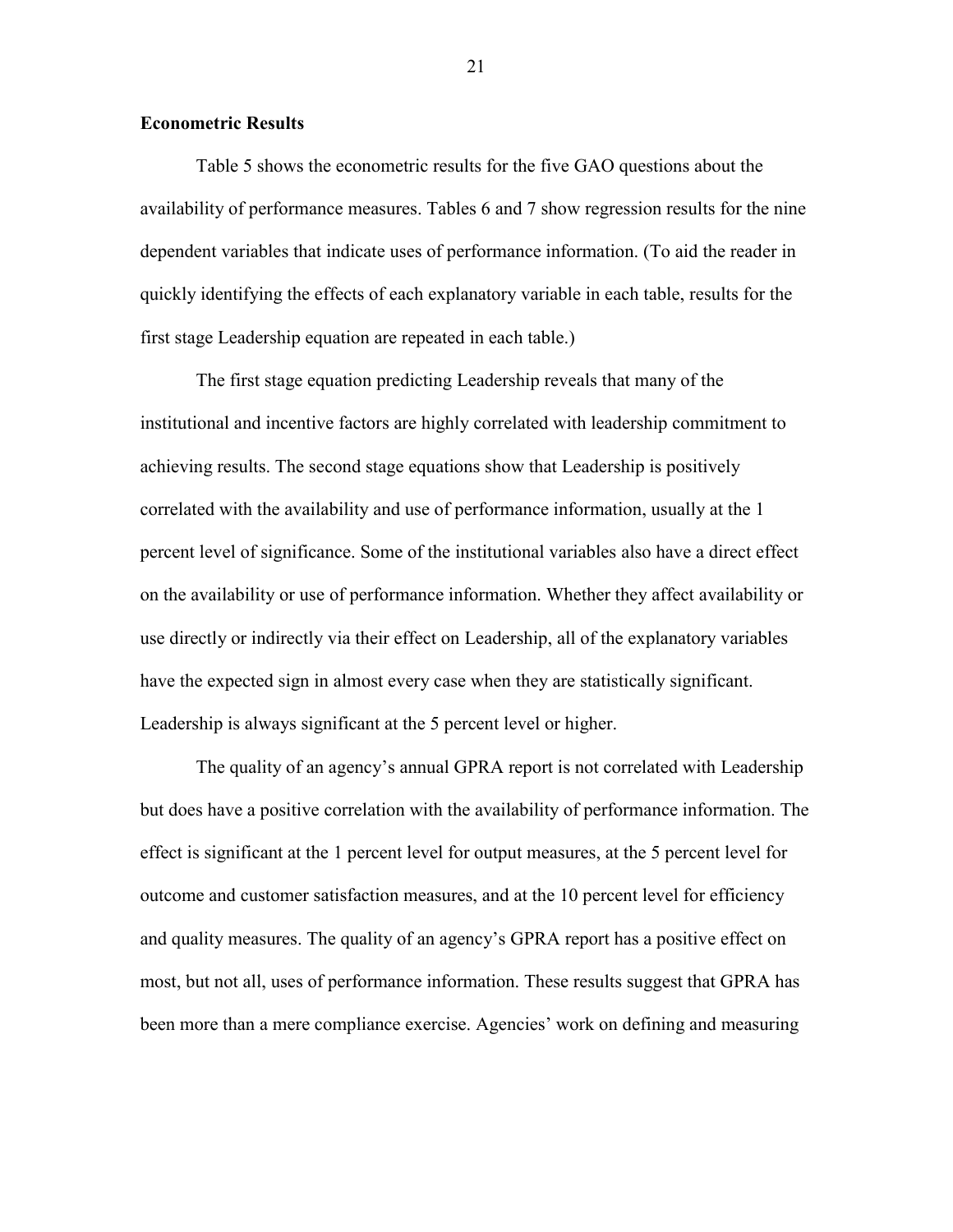high-level GPRA goals has filtered down to enhance the availability of performance information at lower levels.

When the Outlay variables are statistically significant, the negative coefficient on Outlays Squared means that at some point the positive effect diminishes with agency size. Setting the first derivative of the regression equation with respect to Outlays equal to zero identifies the point where the effect of Outlays is at a maximum. That figure is approximately \$600 billion for efficiency, \$900 billion for customer satisfaction, and \$550 billion for quality. The only agencies with outlays that exceed some of these figures are Defense (\$550.3 billion), Social Security (\$621.7 billion), and HHS (\$672 billion), all in 2007. Thus, they are the only agencies that experience some diseconomies of scale for production of efficiency and quality measures.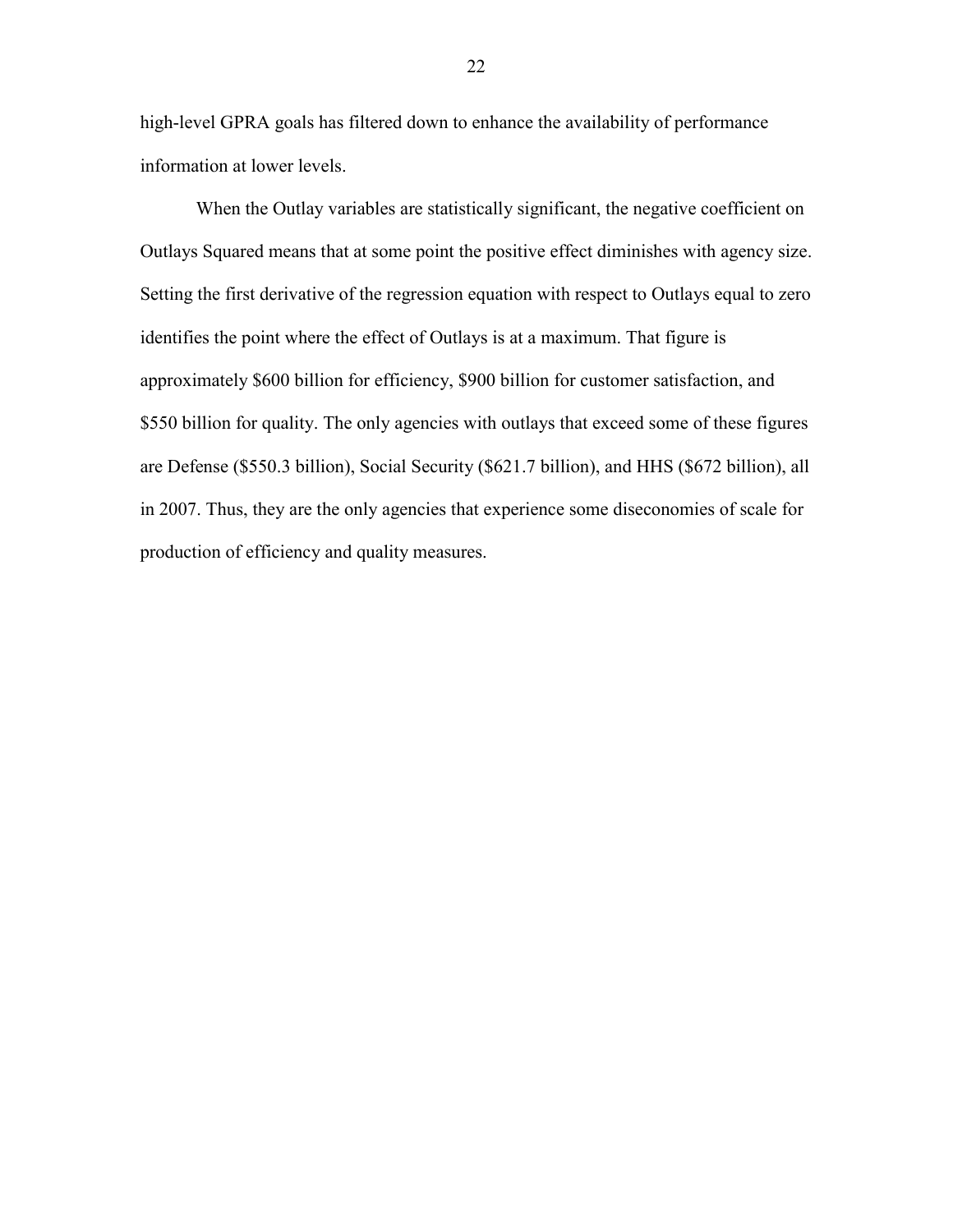| Variable                      | Leadership            | Outcome                  | Output                   | <b>Efficiency</b>     | <b>Customer</b>       | Quality               |
|-------------------------------|-----------------------|--------------------------|--------------------------|-----------------------|-----------------------|-----------------------|
|                               | 1 <sup>st</sup> stage | 2 <sup>nd</sup><br>stage | 2 <sup>nd</sup><br>stage | 2 <sup>nd</sup> stage | 2 <sup>nd</sup> stage | 2 <sup>nd</sup> stage |
| Leadership                    |                       | .55                      | .53                      | .47                   | .33                   | .39                   |
|                               |                       | $[4.38]$ ***             | $[4.92]$ ***             | $[4.09]$ ***          | $[2.27]**$            | $[2.63]$ **           |
| Outlays                       | .04                   | .049                     | .003                     | .06                   | .09                   | .11                   |
|                               | [1.25]                | [1.23]                   | $[.10]$                  | [1.57]                | $[2.04]$ **           | $[2.33]^{**}$         |
| Outlays                       | $-.000072$            | $-.000071$               | .000007                  | $-.0001$              | $-.0001$              | $-0.0002$             |
| Squared                       | $[-1.34]$             | $[-1.12]$                | $[.13]$                  | $[-1.70]$ *           | $-2.06$ <sup>**</sup> | $[-2.35]$ **          |
| % Credit                      | 14.42                 | 12.71                    | 29.1                     | 3.19                  | .93                   | $-1.17$               |
|                               | $[1.78]$ *            | [1.32]                   | $[3.49]$ ***             | $[.36]$               | [.08]                 | $[-.10]$              |
| % R&D                         | 4.68                  | $\overline{3.05}$        | $-14.2$                  | $-10.29$              | $-3.73$               | 9.63                  |
|                               | $[.75]$               | $[.42]$                  | $[-2.28]$ **             | $[-1.53]$             | $[-.45]$              | $[1.14]$              |
| %BF Grant                     | $-20.58$              | $-9.24$                  | $-9.12$                  | $-10.9$               | $-19.85$              | $-13.6$               |
|                               | $[-3.09]$ ***         | $[-1.20]$                | $[-1.37]$                | $[-1.52]$             | $[-2.23]$ **          | $[-1.49]$             |
| $\sqrt[9]{\frac{6}{5}}$ Comp. | $-10.23$              | 12.58                    | 5.83                     | $-7.79$               | $-.62$                | 8.38                  |
| Grant                         | $[-1.44]$             | $[1.58]$                 | $[.85]$                  | $[-1.05]$             | $[.07]$               | [.89]                 |
| % Capital                     | 2.22                  | 20.35                    | 6.25                     | 18.75                 | 23.23                 | 17.82                 |
|                               | $[0.31]$              | $[2.50]$ **              | $[.89]$                  | $[2.47]**$            | $[2.48]$ **           | $[1.86]$ *            |
| % Regulatory                  | 6.82                  | $-2.57$                  | 14.27                    | $-5.31$               | $-14.\overline{65}$   | $-2.85$               |
|                               | [0.94]                | $[-.30]$                 | $[1.95]$ *               | $[-.67]$              | $[-1.51]$             | $[-.29]$              |
| Spending                      | .0014                 | $-.00008$                | .0009                    | .0005                 | .0006                 | $-.0003$              |
| HHI                           | $[2.45]$ **           | $[-0.12]$                | [1.55]                   | $[.71]$               | $[.77]$               | $[-.38]$              |
| Ideology                      | $-4.82$               | $-2.57$                  | $-2.39$                  | $-2.89$               | $-1.68$               | $-43$                 |
|                               | $[-2.81]$ ***         | $[-1.33]$                | $[-1.43]$                | $[-1.60]$             | $[-.76]$              | $[-.19]$              |
| Congress                      | $-35$                 | $-15$                    | .07                      | .08                   | $-19$                 | $-14$                 |
|                               | $[-2.08]$ **          | $[-.80]$                 | $[.44]$                  | $[.45]$               | $[-.87]$              | $[-.62]$              |
| <b>OMB</b>                    | $-.0018$              | $\overline{.12}$         | .17                      | $-28$                 | .09                   | $\overline{.15}$      |
|                               | $[-.01]$              | [.61]                    | $[.96]$                  | $[-1.46]$             | $[.37]$               | [.62]                 |
| <b>GPRA</b>                   | $-12$                 | .40                      | .40                      | .30                   | .48                   | .39                   |
| Quality                       | $[-.78]$              | $[2.40]$ **              | $[2.77]$ ***             | $[1.91]$ *            | $[2.50]$ **           | $[1.99]*$             |
| Year 2007                     | 14.49                 | $-1.76$                  | $-3.98$                  | 3.04                  | 1.32                  | $-.46$                |
|                               | $[4.79]$ ***          | $[-.54]$                 | $[-1.42]$                | [1.01]                | [.35]                 | $[-.12]$              |
| <b>SES</b>                    | 1.17                  |                          |                          |                       |                       |                       |
| Certification                 | [0.33]                |                          |                          |                       |                       |                       |
|                               |                       |                          |                          |                       |                       |                       |
| Adj. R-squared                | .71                   | .46                      | .57                      | .50                   | .45                   | .32                   |
| F-statistic                   | $8.27***$             | $10.86***$               | $8.27***$                | $8.87***$             | $6.93***$             | $6.35***$             |

**Table 5: Availability of performance information (2 stage least squares models)**

T-statistics in parentheses.

Statistical significance levels:

\*10 percent \*\*5 percent \*\*\*1 percent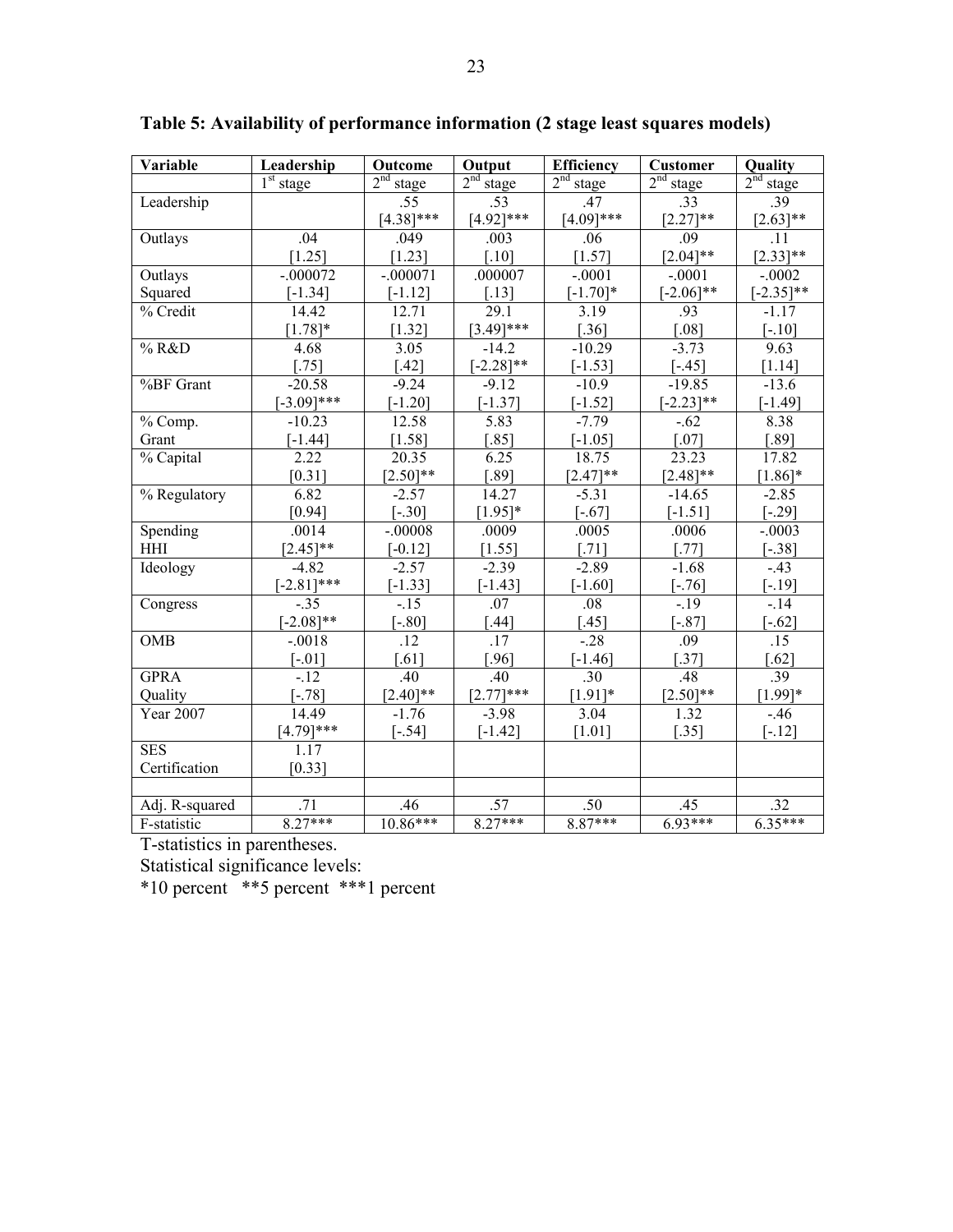| Variable       | Leadership    | <b>Allocate</b>       | <b>Priorities</b>     | Change                | Coordinate            |  |
|----------------|---------------|-----------------------|-----------------------|-----------------------|-----------------------|--|
|                | $1st$ stage   | 2 <sup>nd</sup> stage | 2 <sup>nd</sup> stage | 2 <sup>nd</sup> stage | 2 <sup>nd</sup> stage |  |
| Leadership     |               | .65                   | .47                   | .56                   | .34                   |  |
|                |               | $[5.81]$ ***          | $[3.86]$ ***          | $[4.61]$ ***          | $[3.33]***$           |  |
|                | .04           | .03                   | .02                   | .04                   | .05                   |  |
| Outlays        | $[1.25]$      | $[.85]$               | $[.63]$               | $[.97]$               | [1.38]                |  |
| Outlays        | $-.000072$    | $-.00004$             | $-.00004$             | $-.00007$             | $-.00008$             |  |
| Squared        | $[-1.34]$     | $[-.75]$              | $[-.67]$              | $[-1.11]$             | $[-1.49]$             |  |
| % Credit       | 14.42         | 8.37                  | 21.8                  | 24.1                  | 22.7                  |  |
|                | $[1.78]$ *    | $[.97]$               | $[2.34]$ **           | $[2.57]**$            | $[2.84]$ ***          |  |
| % R&D          | 4.68          | $-1.69$               | $-21.7$               | $-13.9$               | $-10.1$               |  |
|                | $[.75]$       | $[-.26]$              | $[-3.12]$ ***         | $[-2.00]*$            | $[-1.69]$             |  |
| %BF Grant      | $-20.58$      | $-1.25$               | $-10.7$               | $-15.5$               | $-14.4$               |  |
|                | $[-3.09]$ *** | $[-.18]$              | $[-1.44]$             | $[-2.07]**$           | $[-2.25]$ **          |  |
| % Comp.        | $-10.23$      | 13.5                  | $-2.52$               | 5.19                  | 11.69                 |  |
| Grant          | $[-1.44]$     | $[1.90]$ *            | $[-.33]$              | $[.67]$               | $[1.77]$ *            |  |
| % Capital      | 2.22          | 13.8                  | 10.9                  | 7.3                   | 10.6                  |  |
|                | [0.31]        | $[1.90]$ *            | [1.39]                | $[.93]$               | [1.57]                |  |
| % Regulatory   | 6.82          | $-7.12$               | .16                   | $-7.62$               | 2.31                  |  |
|                | [0.94]        | $[-.94]$              | [.02]                 | $[-.93]$              | [.33]                 |  |
| Spending       | .0014         | $-.0002$              | .001                  | .0004                 | .0007                 |  |
| HHI            | $[2.45]$ **   | $[-.34]$              | $[1.54]$              | $\lceil .6 \rceil$    | [1.17]                |  |
| Ideology       | $-4.82$       | $-90$                 | $-3.65$               | $-3.23$               | $-2.56$               |  |
|                | $[-2.81]$ *** | $[-.52]$              | $[-1.96]$ *           | $[-1.72]*$            | $[-1.60]$             |  |
| Congress       | $-.35$        | $-.04$                | .13                   | .03                   | $-.05$                |  |
|                | $[-2.08]$ **  | $[-.26]$              | $[.70]$               | $[.14]$               | $[-.33]$              |  |
| <b>OMB</b>     | $-.0018$      | $-13$                 | .04                   | .08                   | .04                   |  |
|                | $[-.01]$      | $[-.73]$              | $[.18]$               | $[.38]$               | $[.26]$               |  |
| <b>GPRA</b>    | $-12$         | .65                   | .35                   | .56                   | .34                   |  |
| Quality        | $[-.78]$      | $[2.40]$ **           | $[2.16]$ **           | $[4.61]***$           | $[2.50]$ **           |  |
| Year 2007      | 14.49         | $-5.97$               | $-.29$                | $-.30$                | 4.21                  |  |
|                | $[4.79]$ ***  | $-2.06$ <sup>**</sup> | $[-.09]$              | $[-.09]$              | [1.56]                |  |
| <b>SES</b>     | 1.17          |                       |                       |                       |                       |  |
| Certification  | [0.33]        |                       |                       |                       |                       |  |
|                |               |                       |                       |                       |                       |  |
| Adj. R-squared | .71           | .30                   | .42                   | .43                   | .51                   |  |
| F-statistic    | $8.27***$     | 13.55***              | $7.87***$             | 7.69***               | $8.16***$             |  |

**Table 6: Uses of performance information (2 stage least squares models)**

T-statistics in parentheses.

Statistical significance levels:

\*10 percent \*\*5 percent \*\*\*1 percent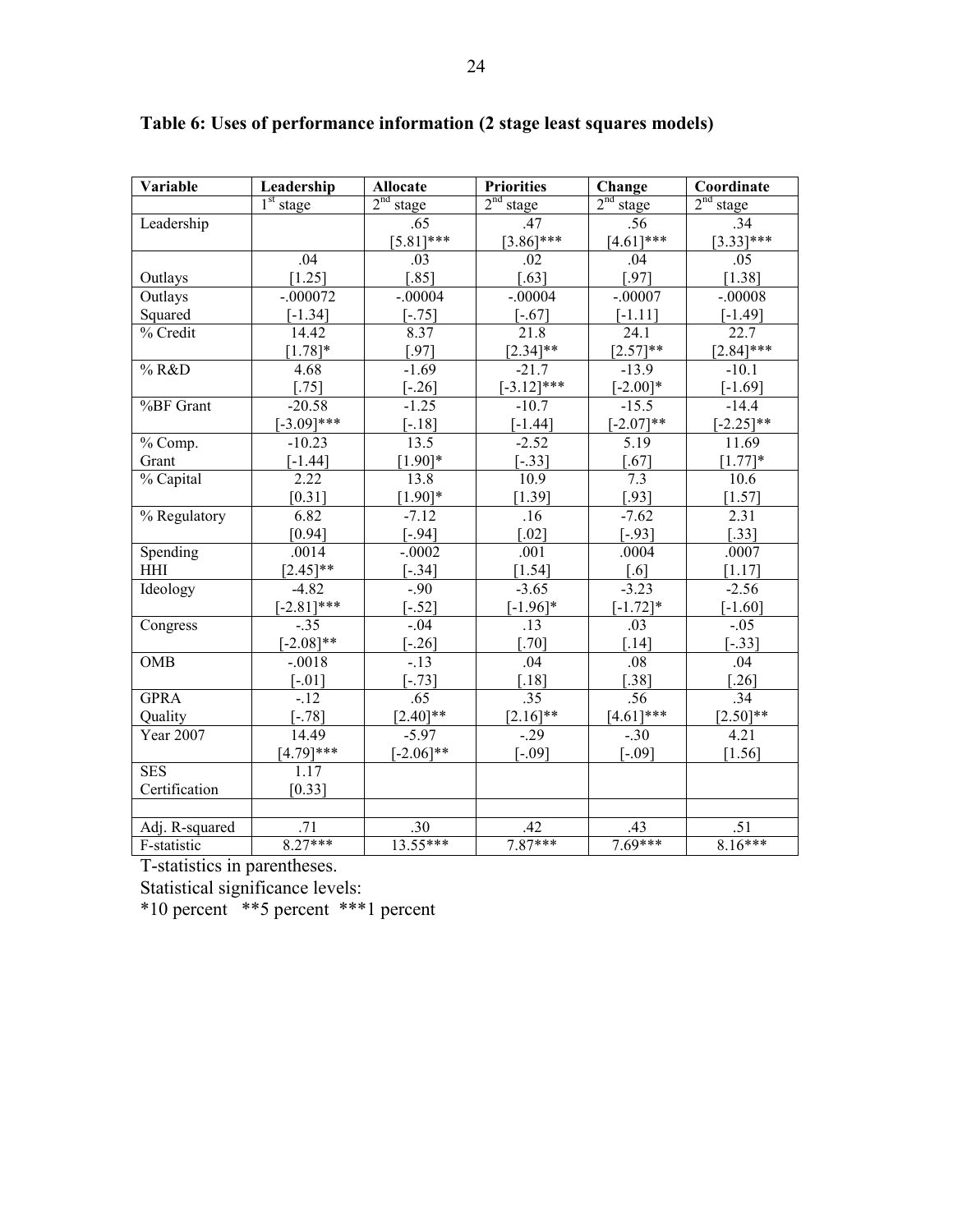| Variable         | Leadership       | <b>Measures</b>       | <b>Goals</b>      | <b>Job Exps</b>       | Reward                | <b>Contracts</b>      |
|------------------|------------------|-----------------------|-------------------|-----------------------|-----------------------|-----------------------|
|                  | $1st$ stage      | 2 <sup>nd</sup> stage | $2nd$ stage       | 2 <sup>nd</sup> stage | 2 <sup>nd</sup> stage | 2 <sup>nd</sup> stage |
| Leadership       |                  | .41                   | .44               | .53                   | .60                   | .30                   |
|                  |                  | $[3.51]***$           | $[3.96]$ ***      | $[4.52]***$           | $[4.20]$ ***          | $[2.71]$ **           |
| Outlays          | .04              | .01                   | .04               | .008                  | .01                   | $-.009$               |
|                  | $[1.25]$         | [.39]                 | [1.06]            | $[.23]$               | $[.30]$               | $[-.26]$              |
| Outlays          | $-.00007$        | $-0.0003$             | $-00006$          | $-00002$              | $-0.0003$             | .00003                |
| Squared          | $[-1.34]$        | $[-.43]$              | $[-1.00]$         | $[-.34]$              | $[-.36]$              | $[.45]$               |
| % Credit         | 14.4             | 20.1                  | 20.9              | 18.22                 | 13.50                 | 8.79                  |
|                  | $[1.78]$ *       | $[2.21]$ **           | $[2.45]$ **       | $[2.01]**$            | $[1.22]$              | [1.02]                |
| % R&D            | 4.67             | $-8.48$               | $-4.91$           | $-17.9$               | $-16.17$              | 2.69                  |
|                  | $[.75]$          | $[-1.25]$             | $[-.77]$          | $[-2.65]$ **          | $[-1.96]$ *           | $[.42]$               |
| %BF Grant        | $-20.6$          | $-9.57$               | $-8.22$           | $-8.62$               | $-6.79$               | .91                   |
|                  | $[-3.09]$ ***    | $[-1.32]$             | $[-1.20]$         | $[-1.19]$             | $[-.77]$              | $[.13]$               |
| % Comp.          | $-10.23$         | 11.29                 | $\overline{7.25}$ | $-3.09$               | $-3.41$               | 26.18                 |
| Grant            | $[-1.44]$        | [1.50]                | [1.03]            | $[-.41]$              | $[-.37]$              | $[3.67]$ ***          |
| % Capital        | 2.22             | 19.52                 | 19.41             | 13.52                 | 15.55                 | 28.42                 |
|                  | $[.31]$          | $[2.54]$ **           | $[2.69]$ **       | $[1.77]$ *            | $[1.67]$              | $[3.90]$ ***          |
| % Regulatory     | 6.82             | 4.95                  | 7.71              | $-2.27$               | $-4.83$               | 8.43                  |
|                  | [.94]            | $[.62]$               | [1.03]            | $[-.29]$              | $[-.50]$              | [1.11]                |
| Spending         | .0014            | .0001                 | .00002            | .0003                 | $-.0002$              | $-.0001$              |
| HHI              | $[2.45]$ **      | $[.17]$               | $[.03]$           | $[.43]$               | $[-.20]$              | $[-.21]$              |
| Ideology         | $-4.82$          | $-3.39$               | $-3.09$           | $-1.80$               | $-15$                 | $-.09$                |
|                  | $[-2.81]$ ***    | $[-1.86]$ *           | $[-1.80]*$        | $[-.99]$              | $[-.07]$              | $[-.26]$              |
| Congress         | $-35$            | $-0.03$               | $-0.09$           | .27                   | $\overline{.12}$      | $-37$                 |
|                  | $[-2.08]$ **     | $-19$ ]               | $[-.55]$          | [1.53]                | $.56]$                | $-2.23$ ]**           |
| <b>OMB</b>       | $-.002$          | $\overline{.16}$      | .33               | $-.02$                | .02                   | .50                   |
|                  | $[-.01]$         | .83]                  | $[1.83]*$         | $[-0.09]$             | [.08]                 | $[2.70]$ **           |
| <b>GPRA</b>      | $-12$            | .31                   | .34               | .18                   | $\overline{.27}$      | .04                   |
| Quality          | $-78$ ]          | $[1.99]*$             | $[2.32]$ **       | [1.17]                | [1.39]                | $[.28]$               |
| <b>Year 2007</b> | 14.49***         | $-1.18$               | $-1.51$           | $\overline{5.32}$     | $-38$                 | $-2.79$               |
|                  | [4.79]           | $[-.39]$              | $[-.52]$          | $[1.75]$ *            | $[-.10]$              | $[-.96]$              |
| <b>SES</b>       | 1.17             |                       |                   |                       |                       |                       |
| Certification    | [.33]            |                       |                   |                       |                       |                       |
|                  |                  |                       |                   |                       |                       |                       |
| Adj. R-squared   | $\overline{.71}$ | .38                   | .46               | .53                   | .28                   | .57                   |
|                  |                  |                       |                   |                       |                       |                       |
| F-statistic      | $8.27***$        | $6.95***$             | $9.49***$         | $8.94***$             | $6.57***$             | $9.26***$             |

**Table 7: Uses of performance information (2 stage least squares models)**

T-statistics in parentheses.

Statistical significance levels:

\*10 percent \*\*5 percent \*\*\*1 percent

The six program structure variables are sometimes significant and sometimes not. The %Credit variable has a positive, marginally significant effect on Leadership. Hence, indirectly it has a positive effect on the availability and use of performance information.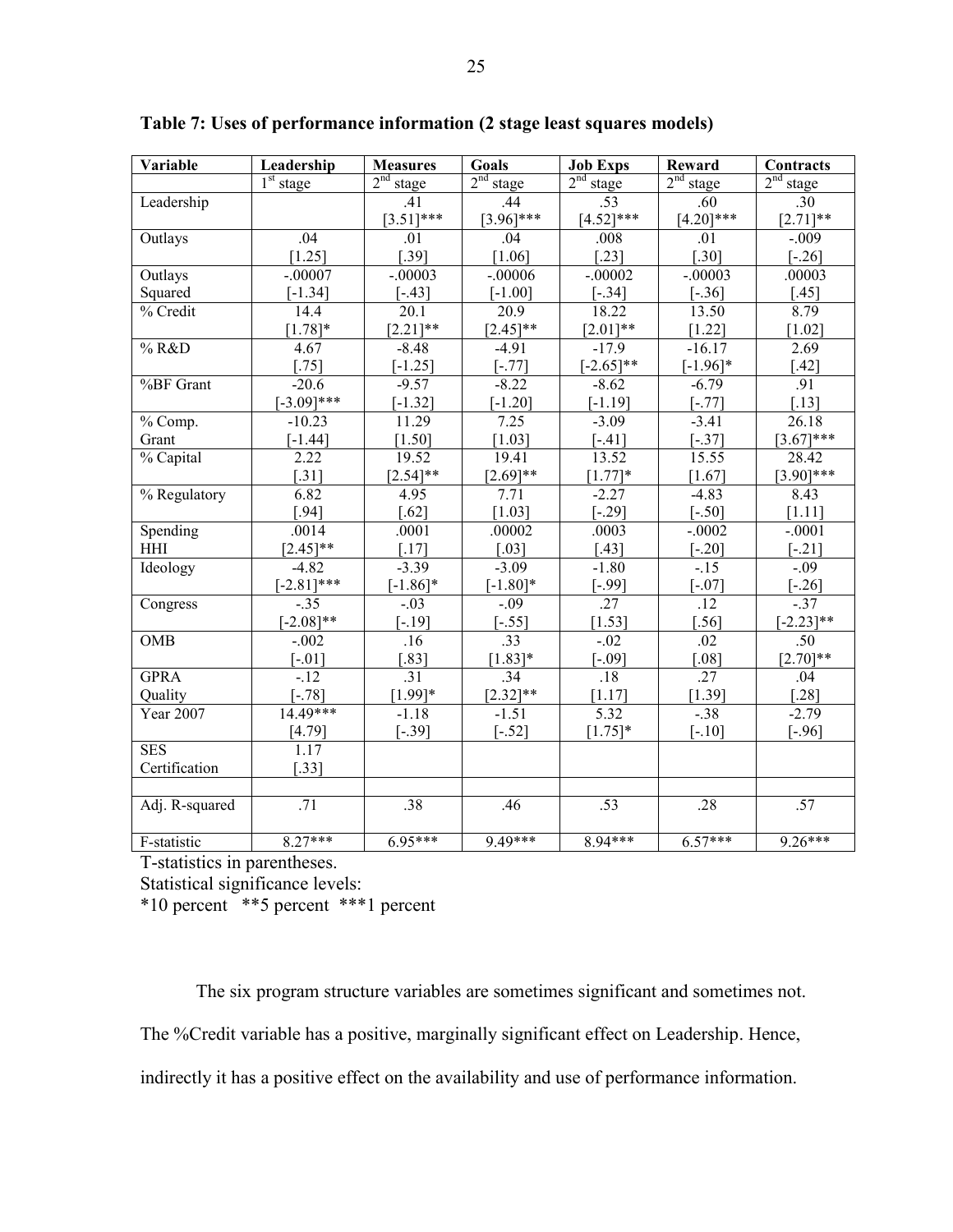In addition, %Credit has a direct, positive effect on the availability of output measures and on five uses of performance information. A higher percentage of the agency budget devoted to research and development appears to have a negative effect on the availability of output measures and on four variables indicating uses of performance information.

Block and formula grants have a negative and highly significant effect on Leadership, and hence an indirect negative effect on all performance measures. They have an additional direct, negative effect on Customer Satisfaction, Change, and Coordinate. The percent of an agency's budget devoted to competitive grants appears to have no effect on the availability of performance measures. A higher competitive grant percentage does make use of performance information more likely for allocating resources, coordinating efforts, and managing contracts.

The %Capital variable has a positive, statistically significant effect on the availability of most measures. A higher percentage of the budget devoted to capital acquisition is associated with greater use of performance information to allocate resources, develop or refine measures, set goals, establish employee job expectations, and manage contracts.

The %Regulatory variable has a positive, marginally significant effect only on the availability of output measures. This contradicts our prediction, but perhaps it demonstrates that regulatory agencies find their work-product—regulations—easy to measure.

The positive coefficient on Spending HHI in the Leadership equation suggests that agencies with less-complex missions have management perceived as more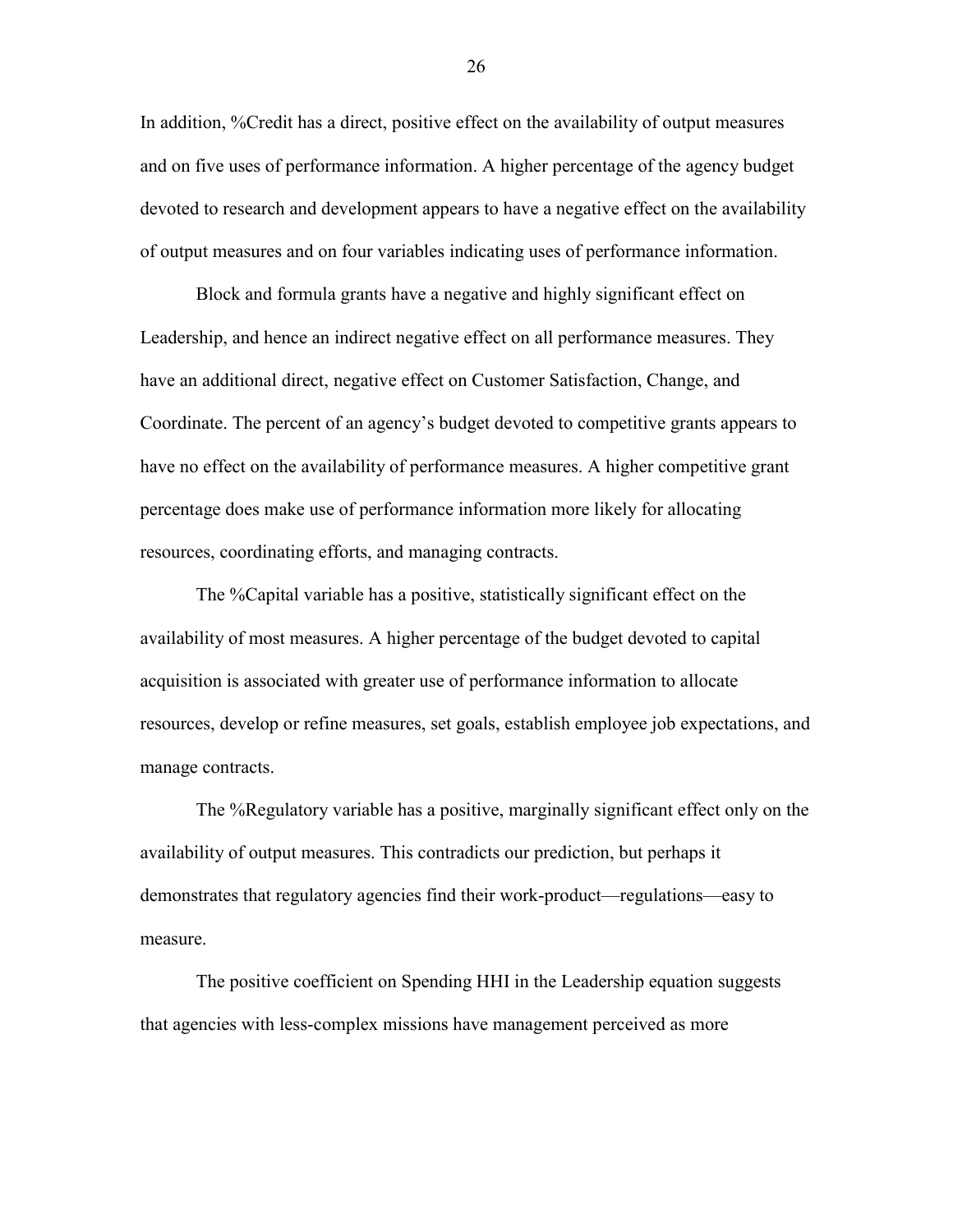committed to achieving results. Thus, a more-focused mission has an indirect positive effect on the availability and use of performance measures.

Ideology has a negative correlation with Leadership, significant at the 1 percent level. This indicates that more conservative agencies have leaders who are perceived as less committed to achieving results, and this then has an indirect effect on the availability and use of all types of performance measures. Ideology also has a weakly negative effect on four uses of performance information. We offered no prediction on this variable's sign at the outset; the negative relationship between conservative ideology and performance management deserves further research.

Lack of congressional interest in using results information diminishes the availability and use of performance information by diminishing agency leadership's commitment to achieving results. In addition, lack of congressional interest has an independent, negative effect on the use of performance information to manage contracts.

The OMB variable, in contrast, appears to have no effect at all on the availability of performance information or on most uses of performance information. In Table 7, the OMB variable shows a pair of puzzling results. Concern about OMB micromanagement is positively correlated with use of performance information to set goals and manage contracts. Perhaps these are rational defensive responses to fear of OMB micromanagement.

The Year 2007 dummy variable has a highly significant effect on Leadership, indicating an upward exogenous shift in leadership commitment to achieving results between 2000 and 2007. It has a separate, negative effect on Allocate, but the net effect on Allocate, including the indirect effect via Leadership, is still positive. Year 2007 also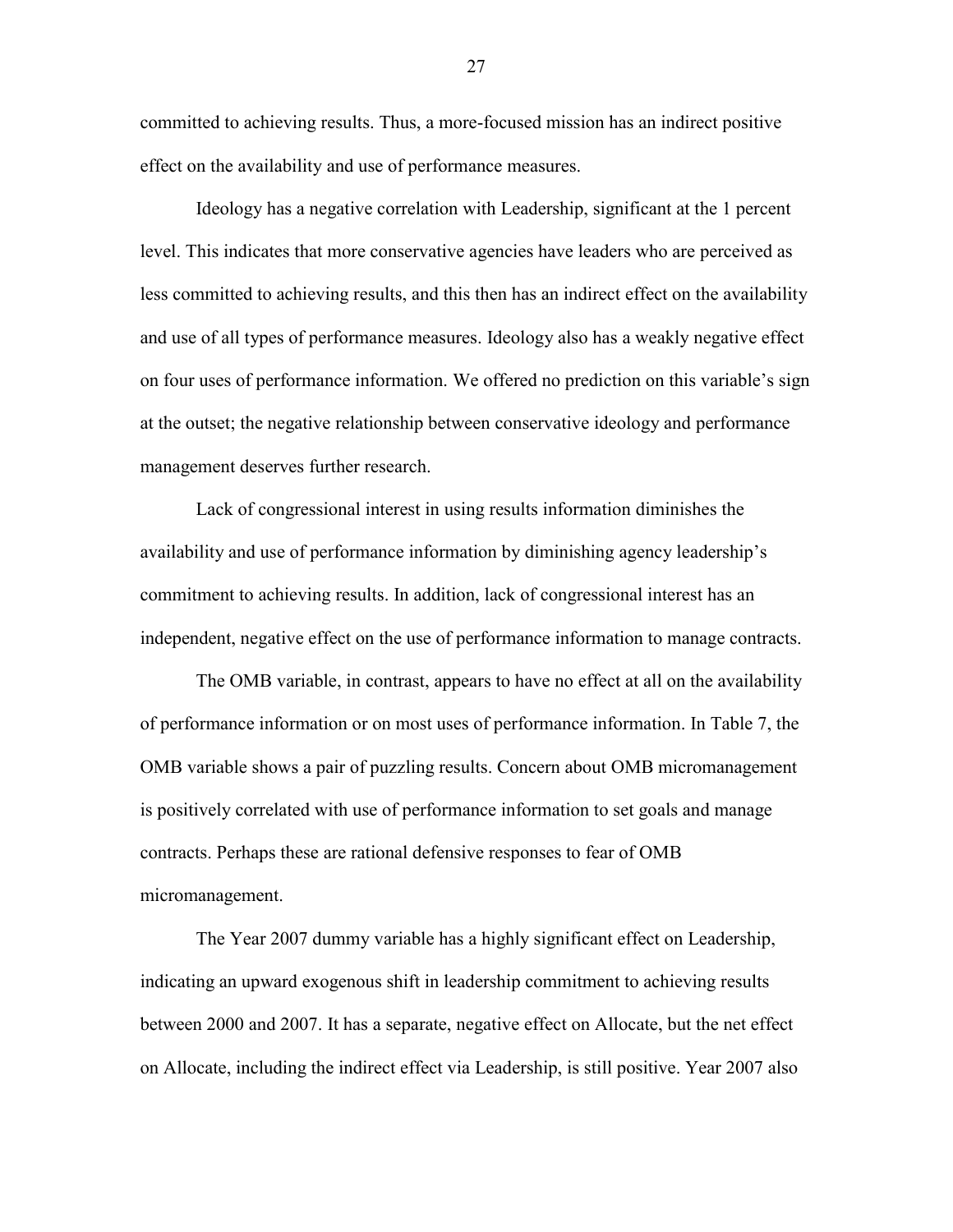has a marginally significant direct positive effect on the use of performance information to set job expectations.

Oddly, the SES Certification variable has no effect on Leadership. This may have occurred because performance-based pay systems for the senior executive service were adopted starting in 2004. This dummy variable equaled 1 only for some agencies in 2007, and the other agencies' systems were all provisionally certified in that year. The year 2007 dummy may be picking up the effects of SES performance-based pay plans, among other factors. Another variable that might measure financial incentives, the percentage of SES achieving the highest performance rating level, was also tried with similarly poor results.

#### **Quantitative Significance**

Statistical significance is not quantitative significance (McCloskey and Ziliak 1996). Tables 8 and 9 assess the quantitative significance of the explanatory variables by calculating the effect of each one at its mean value. For the availability and use variables, these calculations include direct effects plus indirect effects from the variables that influence Leadership in the first stage equation. Results are calculated only when the explanatory variable is statistically significant.

As GAO and numerous scholars suggest, leadership has a very large effect on the availability and use of performance information. Leadership's effect, evaluated at its mean value, always exceeds one-half of the mean value of the dependent variable usually by a large margin.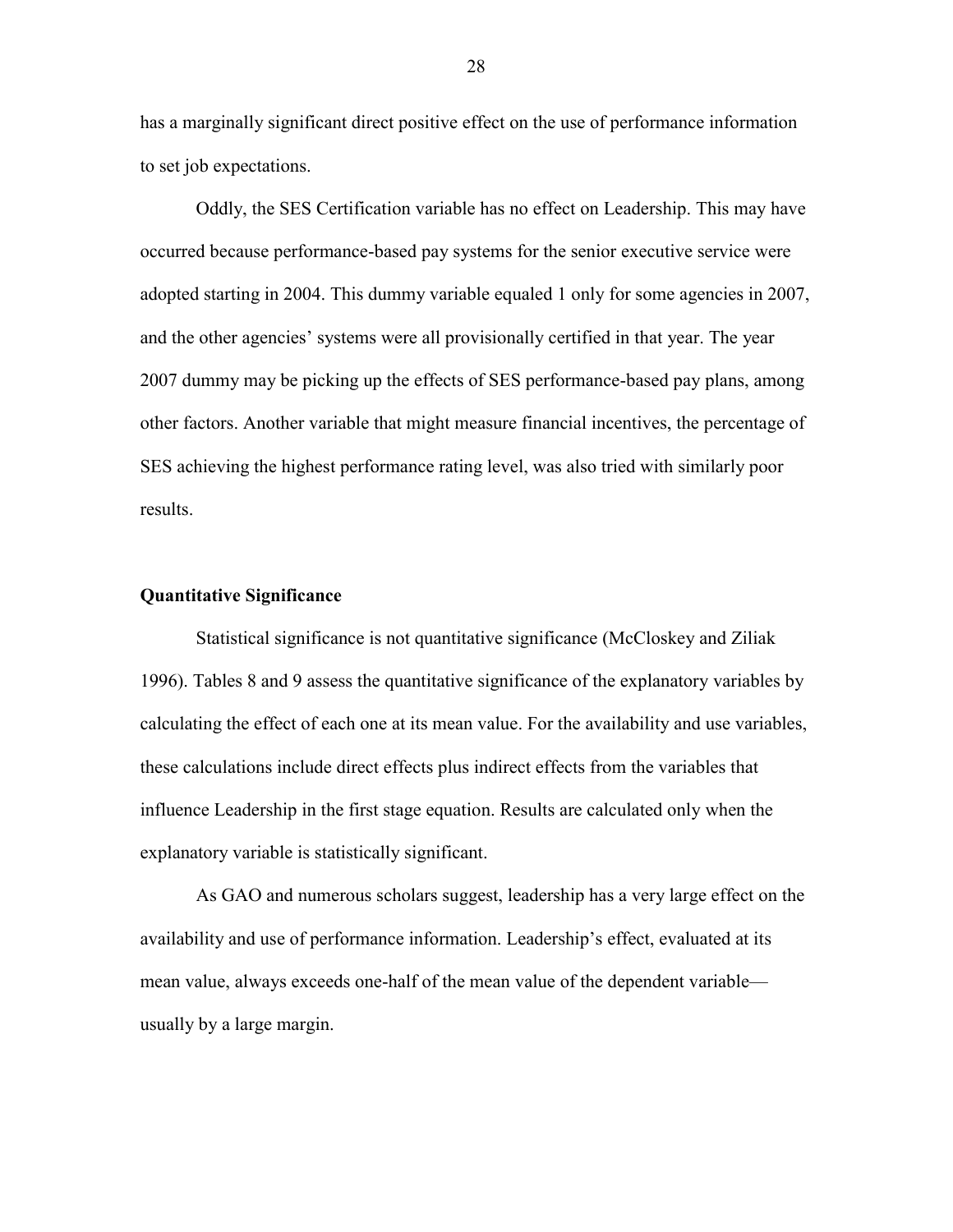To some extent, leadership commitment seems to be a response to institutional constraints and incentives. SpendingHHI and Congress have an appreciable effect on Leadership. Agency ideology and the percent of the budget devoted to block grants have a comparatively smaller, but noticeable, effect. Finally, the percent of the agency budget devoted to credit programs has a very small effect.

However, a great deal of the variation in Leadership is unexplained by these factors. The R-squared reported in Table 5 implies that 29 percent of the variation in Leadership is not explained by the variables in the equation. In addition, the Year2007 dummy has an effect almost as large as SpendingHHI or Congress. Some exogenous change or changes between 2000 and 2007 increased agency leadership's commitment to achieving results. It may have been the closer link between SES pay and organizational performance, the Bush administration's Program Assessment Rating Tool, elements of the President's Management Agenda, a learning curve effect, or some other factor. This exogenous shift plus the size of the unexplained variation suggests that agency leaders have substantial discretion to engage in performance management, independent of the incentives and constraints we have identified.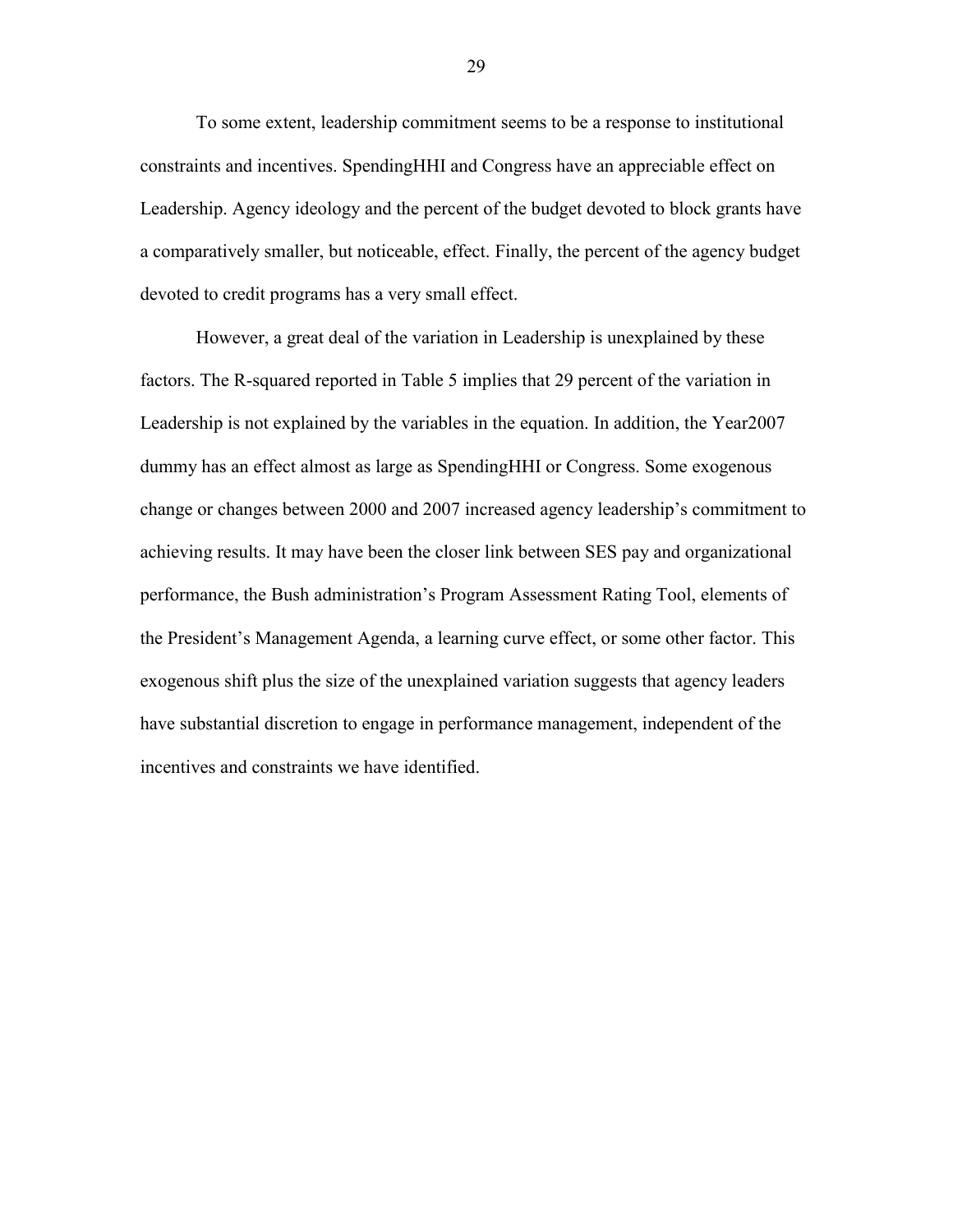#### **Table 8: Effects of Explanatory Variables on Availability of Performance**

#### **Information**

|                          | Leadership                                                                         | Outcome | Output  | <b>Efficiency</b> | <b>Customer</b> | Quality |  |  |  |  |
|--------------------------|------------------------------------------------------------------------------------|---------|---------|-------------------|-----------------|---------|--|--|--|--|
| Leadership               |                                                                                    | 34.91   | 33.64   | 29.83             | 20.95           | 24.76   |  |  |  |  |
| Outlays                  |                                                                                    |         |         | 4.95              | 7.91            | 8.91    |  |  |  |  |
| % Credit                 | 0.65                                                                               | 0.36    | 1.66    | 0.31              | 0.22            | 0.25    |  |  |  |  |
| % R&D                    |                                                                                    |         | $-1.33$ |                   |                 |         |  |  |  |  |
| % Block Grant            | $-3.35$                                                                            | $-1.84$ | $-1.78$ | $-1.57$           | $-4.34$         | $-1.31$ |  |  |  |  |
| % Comp Grant             |                                                                                    |         |         |                   |                 |         |  |  |  |  |
| % Capital                |                                                                                    | 2.54    |         | 2.34              | 2.90            | 2.23    |  |  |  |  |
| % Regulatory             |                                                                                    |         | 0.96    |                   |                 |         |  |  |  |  |
| <b>SpendingHHI</b>       | 8.67                                                                               | 4.77    | 4.59    | 4.07              | 2.86            | 3.38    |  |  |  |  |
| <b>Ideology</b>          | $-3.48$                                                                            | $-1.92$ | $-1.85$ | $-1.64$           | $-1.15$         | $-1.36$ |  |  |  |  |
| <b>Congress</b>          | $-8.34$                                                                            | $-4.59$ | $-4.42$ | $-3.92$           | $-2.75$         | $-3.25$ |  |  |  |  |
| <b>OMB</b>               |                                                                                    |         |         |                   |                 |         |  |  |  |  |
| <b>GPRA</b>              |                                                                                    | 13.52   | 13.52   | 10.14             | 16.23           | 13.18   |  |  |  |  |
| <b>Year2007</b>          | 7.56                                                                               | 4.16    | 4.01    | 3.55              | 2.49            | 2.95    |  |  |  |  |
| <b>SES</b> certification |                                                                                    |         |         |                   |                 |         |  |  |  |  |
| <b>Mean of Dep Var</b>   | 63.48                                                                              | 50.39   | 57.10   | 41.11             | 40.01           | 40.40   |  |  |  |  |
|                          | *Calculation uses mean absolute value of Ideology variable because some values are |         |         |                   |                 |         |  |  |  |  |

#### **(Calculated at independent variable mean values)**

\*Calculation uses mean absolute value of Ideology variable because some values are negative, leading to a mean value near zero.

After Leadership, the quality of an agency's GPRA report has the next-biggest effect, usually equal to at least one-fourth of the mean values of the dependent variables. Table 8 calculates the net effect of Outlays and Outlays Squared. While not nearly as large as the effect of Leadership or GPRA, outlays have a larger effect on availability of efficiency, customer satisfaction, and quality measures than any variables besides Leadership and GPRA.

Spending HHI and the Year 2007 dummy have roughly the same size positive effects. Lack of congressional interest has the same size effect as those two variables, but the effect is negative. The one exception occurs for use of performance information to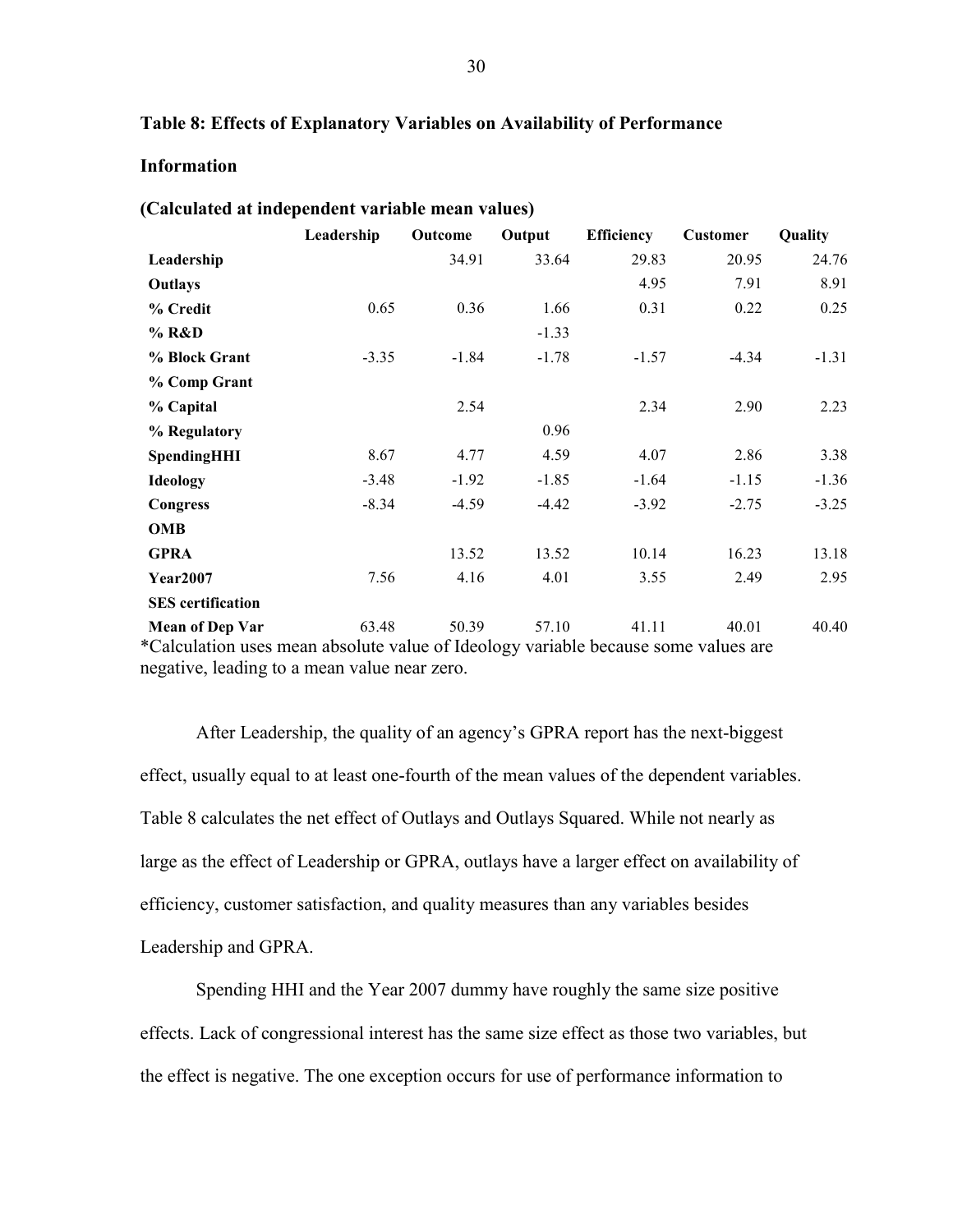|                    | Allocate | <b>Priorities</b> | Change  | Coordinate                                                 | <b>Measures</b> | Goals   | <b>Job Exps</b> | Reward  | Contracts |
|--------------------|----------|-------------------|---------|------------------------------------------------------------|-----------------|---------|-----------------|---------|-----------|
| Leadership         | 41.26    | 29.83             | 35.55   | 21.58                                                      | 26.03           | 27.93   | 33.64           | 38.09   | 19.04     |
| Outlays            |          |                   |         |                                                            |                 |         |                 |         |           |
| % Credit           | 0.42     | 1.29              | 1.45    | 1.25                                                       | 1.18            | 1.23    | 1.17            | 0.39    | 0.20      |
| % R&D              |          | $-2.03$           | $-1.30$ |                                                            |                 |         | $-1.68$         | $-1.52$ |           |
| % Block Grant      | $-2.18$  | $-1.57$           | $-4.40$ | $-3.48$                                                    | $-1.37$         | $-1.47$ | $-1.78$         | $-2.01$ | $-1.00$   |
| % Comp Grant       | 1.16     |                   |         | 1.00                                                       |                 |         |                 |         | 2.24      |
| % Capital          | 1.72     |                   |         |                                                            | 2.44            | 2.42    | 1.69            |         |           |
| % Regulatory       |          |                   |         |                                                            |                 |         |                 |         | 1.91      |
| SpendingHHI        | 5.63     | 4.07              | 4.85    | 2.95                                                       | 3.55            | 3.81    | 4.59            | 5.20    | 2.60      |
| Ideology*          | $-2.27$  | $-4.28$           | $-4.29$ | $-1.18$                                                    | $-3.88$         | $-3.77$ | $-1.85$         | $-2.09$ | $-1.05$   |
| <b>Congress</b>    | $-5.42$  | $-3.92$           | $-4.67$ | $-2.84$                                                    | $-3.42$         | $-3.67$ | $-4.42$         | $-5.00$ | $-11.32$  |
| <b>OMB</b>         |          |                   |         |                                                            |                 | 36.54   |                 |         | 9.98      |
| <b>GPRA</b>        | 21.97    | 11.83             | 18.93   | 11.49                                                      | 10.48           | 11.49   |                 |         |           |
| <b>Year2007</b>    | 1.80     | 3.55              | 4.23    | 2.57                                                       | 3.10            | 3.33    | 6.78            | 4.54    | 2.27      |
| <b>Mean of Dep</b> |          |                   |         |                                                            |                 |         |                 |         |           |
| Var                | 48.73    | 50.16             | 47.54   | 40.91                                                      | 41.85           | 47.25   | 49.28           | 48.68   | 26.61     |
|                    |          |                   |         | *Calculation uses mean absolute value of ideology variable |                 |         |                 |         |           |

# **Table 9: Effects of explanatory variables on uses of performance information (Calculated at independent variable mean values)**

manage contracts, where lack of congressional interest has a negative effect that is more than half the size of Leadership's positive effect!

Finally, most of the program type variables and ideology, while often statistically significant, have small effects. One exception would be %BlockGrant, which has a relatively large negative effect on the availability of customer satisfaction measures and use of performance information to change programs or coordinate program efforts. Similarly, ideology has a moderately large negative effect on the use of performance information to set priorities, make program changes, and establish or revise measures and goals.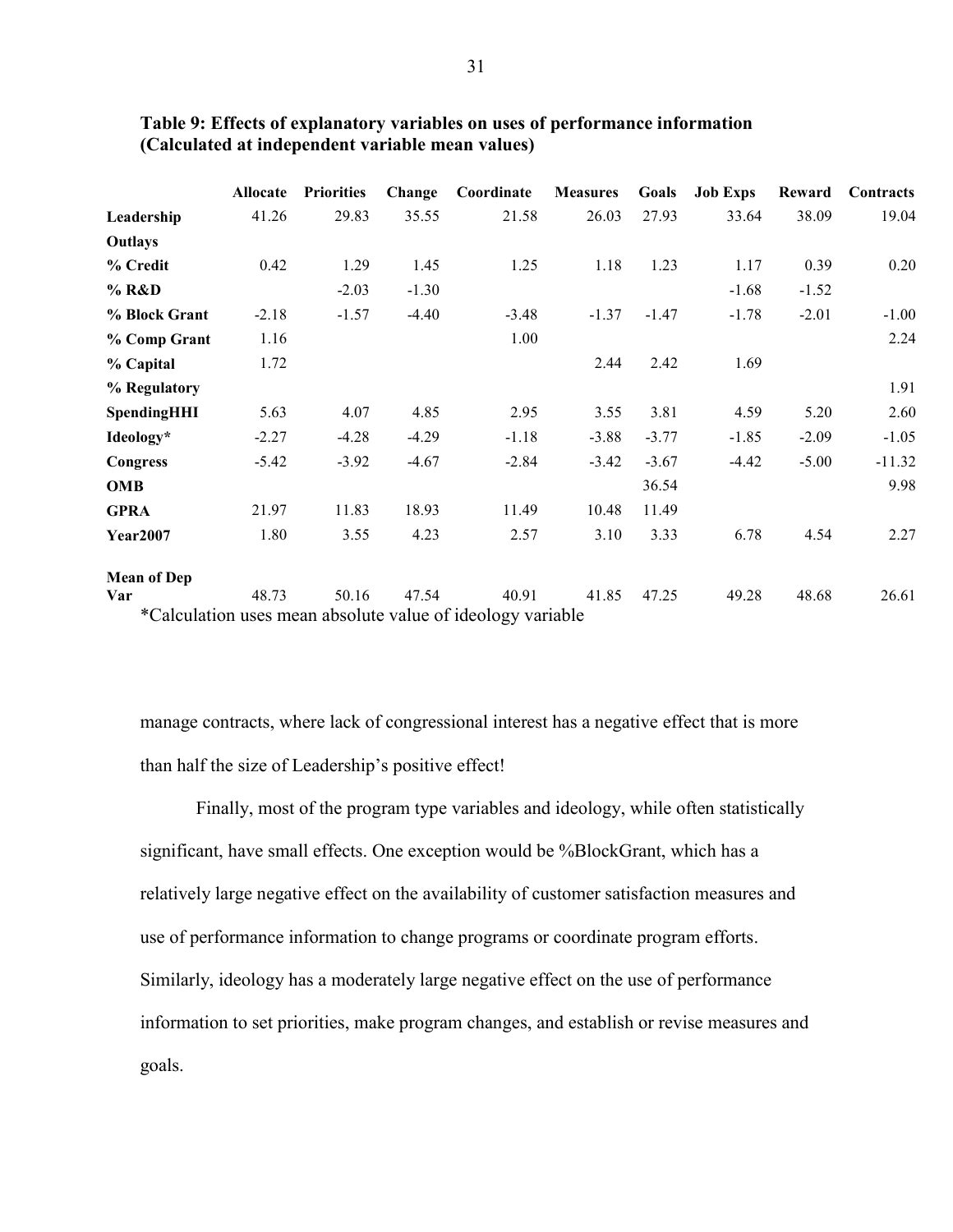# **CONCLUSIONS AND IMPLICATIONS**

The foregoing analysis aids in evaluating numerous hypotheses advanced in the performance management literature. Principal findings include:

**GPRA has substantially increased the availability and use of performance information.** In every equation where it was statistically significant, the quality of an agency's GPRA report is the second-largest factor affecting the availability and use of performance information. The GPRA variable affects every type of performance measure and all but three uses of performance information. The uses it affects reflect factors actually mentioned in GPRA; the three uses it does not affect are not prominently mentioned in GPRA.

**Leadership makes a big difference.** Top management's perceived commitment to achieving results has a large and statistically significant effect on the availability of all five types of performance measures and all nine uses.

**Leaders do more than react.** Several institutional constraints and incentives have a moderate effect on leadership commitment. But 29 percent of the variation in Leadership is unexplained by the first stage regression equation, and the year dummy indicates a large exogenous increase in leadership commitment between 2000 and 2007. These findings suggest that leaders do not just passively respond to constraints and incentives, but may also exercise substantial initiative and creativity in promoting the development and use of performance measures.

**Agency size matters only occasionally.** Agency size, measured by outlays, is correlated only with the availability of efficiency, customer satisfaction, and quality measures. For those three measures, outlays have a positive effect for all but the three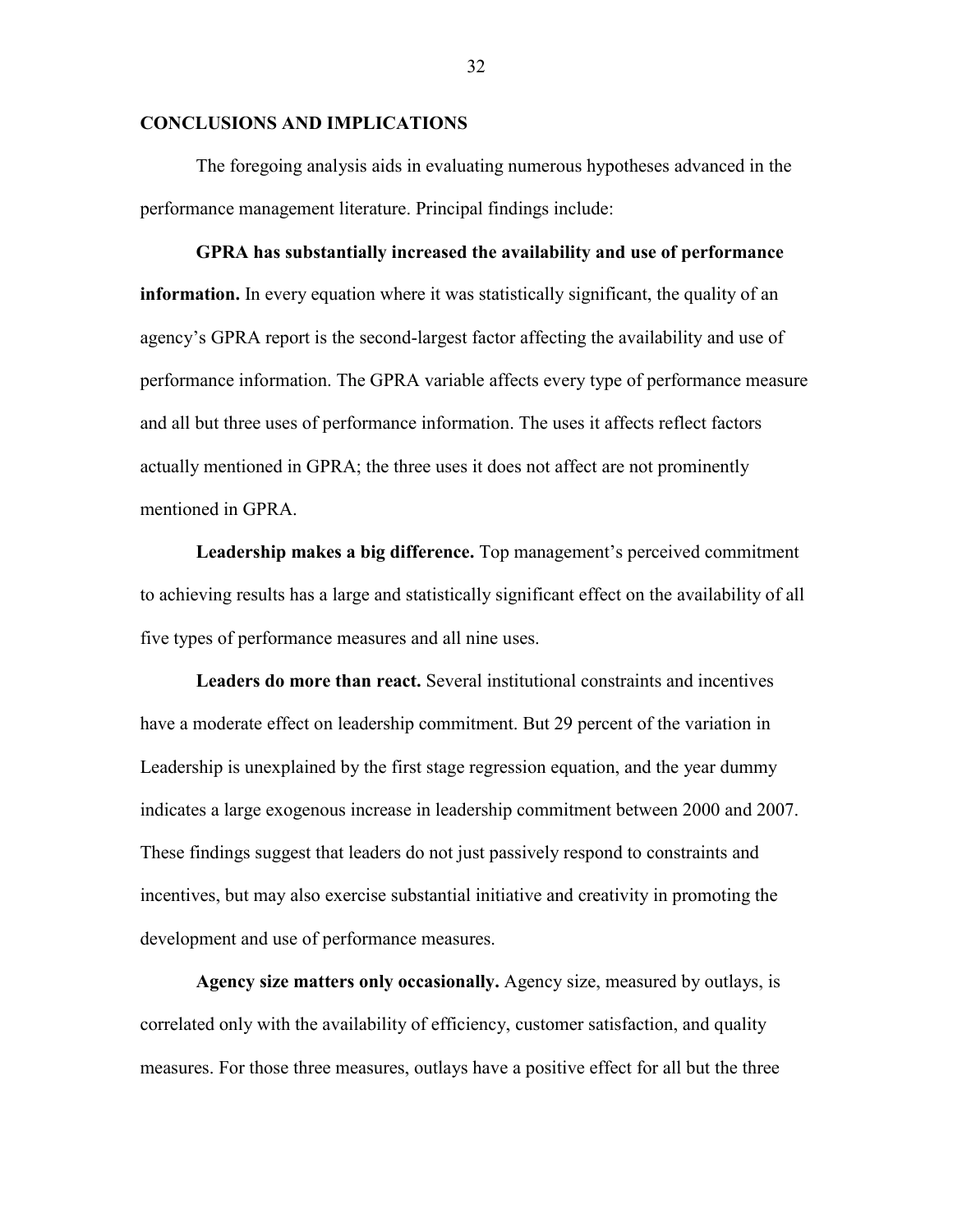very largest agencies, suggesting that there are some economies of scale in the creation of these measures. But outlays are not correlated with outcome measures, output measures, or any uses of performance information.

**Program type matters modestly.** Variables measuring the percent of budget devoted to credit programs, block and formula grants, and capital acquisition are often correlated with the availability or use of performance information. The percent of budget devoted to research and development is sometimes correlated with availability or use of performance information, and the percent devoted to competitive grants or regulation is occasionally correlated. The quantitative effects are not large, except for the negative effect of block and formula grants on some types of performance measures and uses of performance information. These results validate the concerns of scholars who argue that performance measurement and management is an easier task for some types of agencies than for others. But the generally small size of these effects suggests one should take care not to overstate their importance.

**Complexity and focus matter.** Agencies with most of their spending focused on a small number of budget subfunctions have higher percentages of managers reporting that they have and use performance information. This effect is statistically significant for all types of measures and uses of information, and it is larger than the effects of program type.

**Congress matters.** Lack of congressional interest reduces the availability and use of performance information. This effect is moderately large—about the same as the effect of complexity. It is extremely large for use of performance information to manage contracts. These results suggest that Congress could drive significant improvements in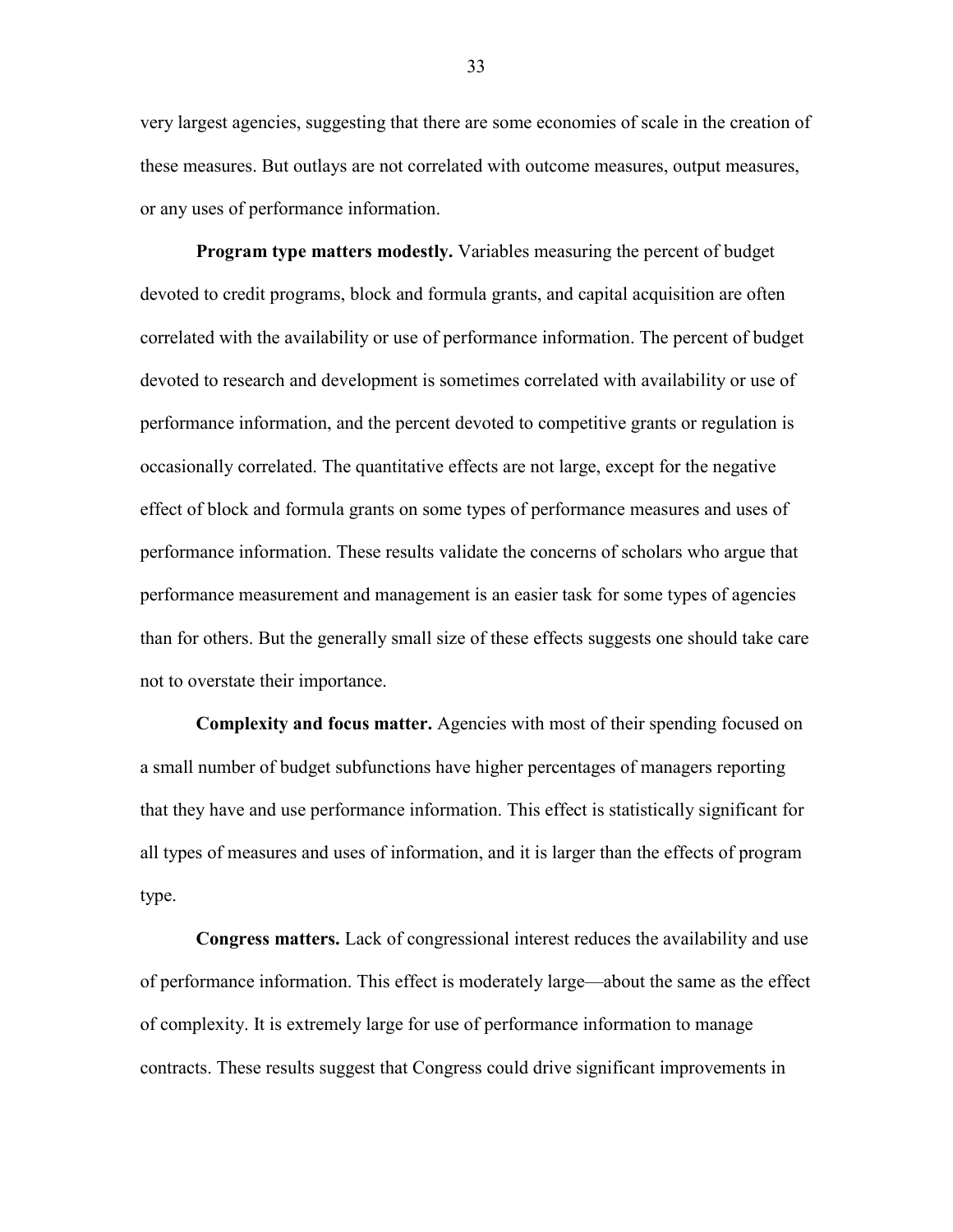the availability and use of performance information by actually using the information. They also suggest that congressional attention to contract management can have a very large effect on the use of performance information to manage contracts.

**Ideology matters, but the effect is small.** For some reason, more conservative agencies are less likely to have and use performance measures. This presents an interesting research puzzle. The effect, however, is not large—about the same as the effects of some of the program type variables.

For proponents of performance management, these results highlight several key levers for promoting performance management in federal agencies. Leadership commitment matters most, and leaders have discretion to encourage the creation and use of performance measures. Congress could advance performance management in agencies by showing more interest in performance. Streamlining individual agencies to provide greater focus on fewer missions could make performance management easier. And discretionary effort pays off: Almost two decades of effort to produce organization-wide GPRA plans and reports has apparently improved the availability and use of performance information in specific programs.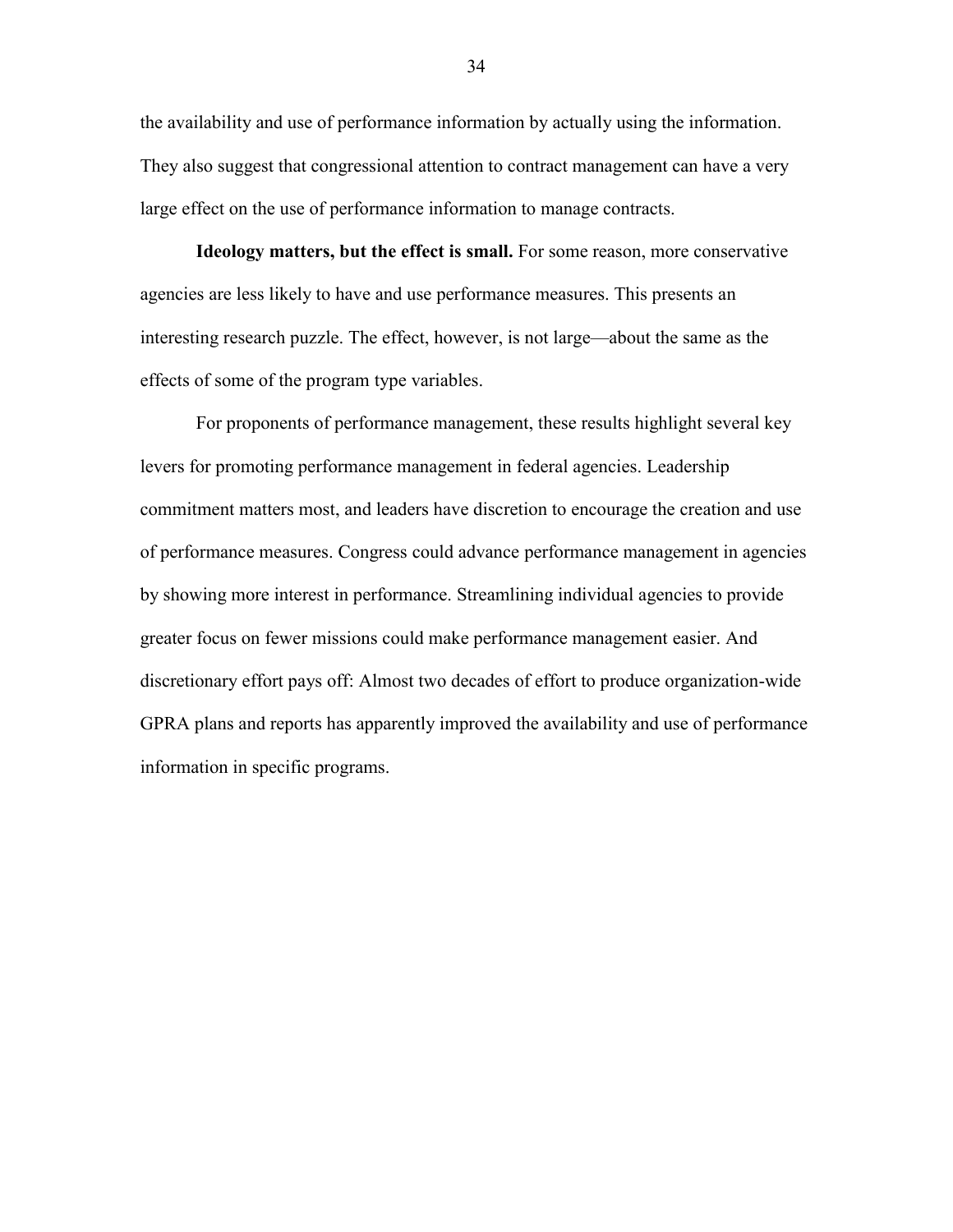#### **References**

Adams, J. (2005). "Using a Performance Budgeting System: Lessons from the Texas Experience,‖ in John M. Kamensky and Albert Morales (eds.), *Managing for Results 2005*. New York: Rowman & Littlefield Publishers, 425-64.

Blanchard, L.A. (2007). "Performance Budgeting: How NASA and SBA Link Costs and Performance," in Jonathan D. Breul and Carl Moravitz (Eds.), *Integrating Performance and Budgets*. Lanham, MD: Rowman & Littlefield, 169-223.

Breul, J. D. (2003). "The Government Performance and Results Act  $-10$  Years Later," *Journal of Government Financial Management*, 52, 58-64.

Carlton, D.W., and J.M. Perloff. (1971). *Modern Industrial Organization*, 2nd ed. New York: HarperCollins.

Chun, Y. H. and H.G. Rainey. (2005). "Goal Ambiguity and Organizational Performance in US Federal Agencies,‖ *Journal of Public Administration Research and Theory* 15, 529-57.

Clinton, J.D., and D.E. Lewis. (2008). "Expert Opinion, Agency Characteristics, and Agency Preferences," *Political Analysis* 16, 3-20.

Downs, A. (1967). *Inside Bureaucracy*. Boston: Little, Brown and Co.

Dull, M. (2009). "Results-Model Reform Leadership: Questions of Credible Commitment,‖ *Journal of Public Administration Research and Theory* 19, 255-84.

Frederickson, D.G., and H. G. Frederickson. (2006). *Measuring the Performance of the Hollow State.* Washington, DC: Georgetown University Press.

Government Accountability Office. (2001). *Managing for Results: Federal Managers' Views on Key Management Issues Vary Widely Across Agencies*, Report # GAO-01-592.

\_\_\_\_\_\_\_\_. 2004. *Results-Oriented Government: GPRA Has Established a Solid Foundation for Achieving Greater Results,* Report# GAO-04-38.

\_\_\_\_\_\_\_\_. (2005). *Managing for Results: Enhancing the Use of Agency Performance Information for Management Decision Making*, Report # GAO-05-927.

Hatry, H.P., E. Morley, S. B. Rossman, and J.S. Wholey. (2005). "How Federal Programs Use Outcome Information: Opportunities for Federal Managers," in John M. Kamensky and Albert Morales (eds.), *Managing for Results 2005*. New York: Rowman & Littlefield Publishers, 197-274.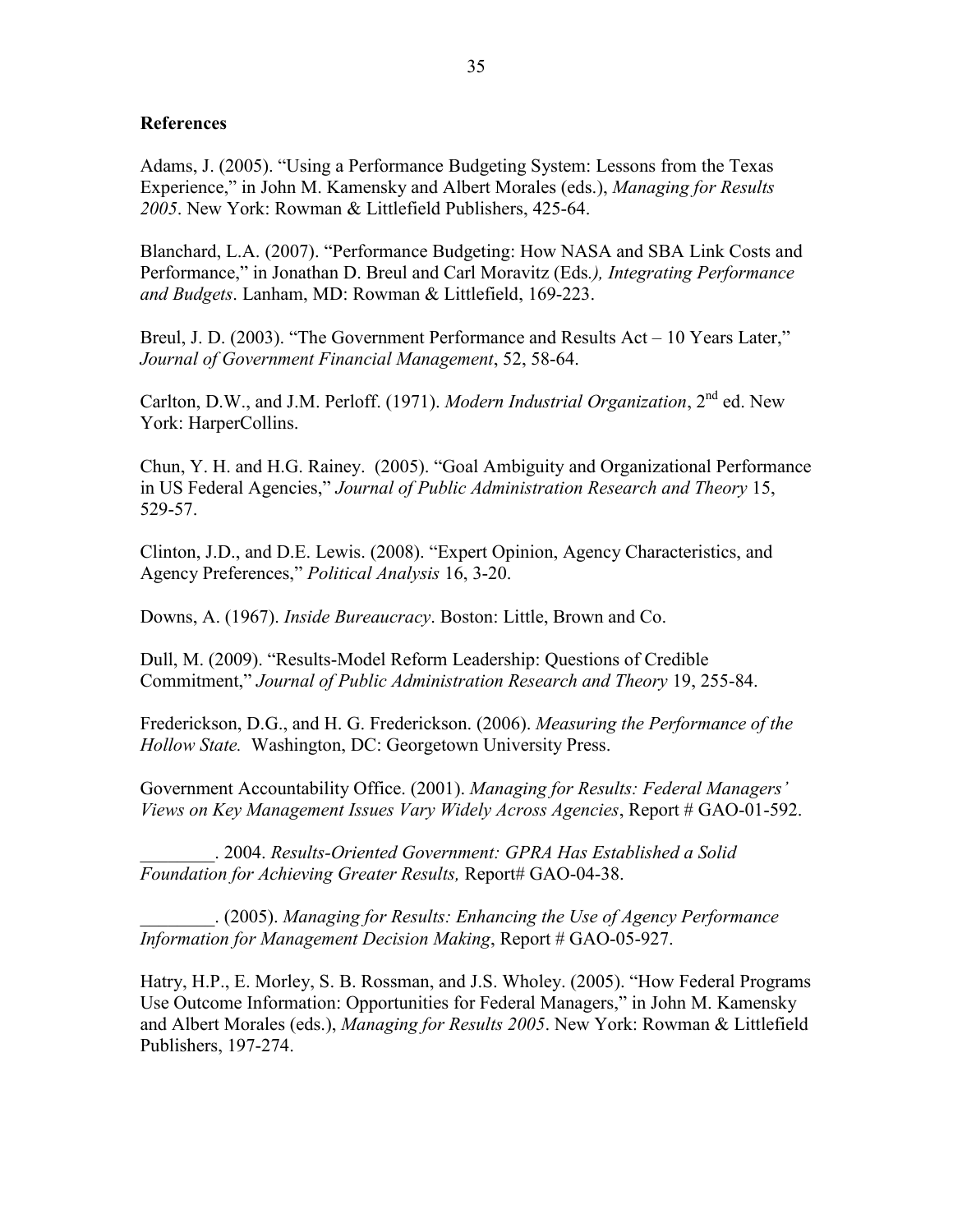Ingraham, P.W., P.G. Joyce, and A.K. Donahue. (2003). *Government Performance: Why Management Matters.* Baltimore and London: Johns Hopkins University Press.

Joyce, P.G. (2007). "Linking Performance and Budgeting: Opportunities in the Federal Budget Process," in Jonathan D. Breul and Carl Moravitz (Eds.), *Integrating Performance and Budgets*. Lanham, MD: Rowman & Littlefield, 19-70.

Kamensky, J.M., A.Morales, and M.A. Abramson. (2005). "From 'Useful Measures' to 'Measures Used," in John M. Kamensky and Albert Morales (eds.), *Managing for Results 2005*. New York: Rowman & Littlefield Publishers, 1-14.

Kettl, D. F. (1997). "The Global Revolution in Public Management: Driving Themes, Missing Links,‖ *Journal of Policy Analysis and Management*, 16, 446-62.

\_\_\_\_\_\_\_\_. (1988). *Government by Proxy*. Washington, DC: Congressional Quarterly.

Manchester, P., and E. Norcross. (2008). "Politics and Performance in the Bush Administration's Program Assessment Rating Tool," unpublished manuscript.

McCloskey, D.N., and S.T. Ziliak. (1996). "The Standard Error of Regressions," *Journal of Economic Literature*, 34, 97-114.

McTigue, M., J.Ellig, and S. Richardson. (2001). 2<sup>nd</sup> Annual Performance Report *Scorecard. Arlington,* VA: Mercatus Center, George Mason University.

McTigue, M., H. Wray, and J.Ellig. (2008). *9 th Annual Performance Report Scorecard.*  Arlington, VA: Mercatus Center, George Mason University.

Melkers, J., and K. Willoughby. (2007). "Staying the Course: The Use of Performance Measurement in State Governments," in Jonathan D. Breul and Carl Moravitz (Eds.), *Integrating Performance and Budgets*. Lanham, MD: Rowman & Littlefield, 71-106.

Metzenbaum, S.H. (2005). "Strategies for Using State Information: Measuring and Improving Program Performance," in John M. Kamensky and Albert Morales (eds.), *Managing for Results 2005*. New York: Rowman & Littlefield Publishers, 277-350.

Moynihan, D. P. (2008). *The Dynamics of Performance Management.* Washington, DC: Georgetown University Press.

Niskanen, W.A., Jr. (1994). *Bureaucracy and Public Economics*. Brookfield, VT: Edward Elgar.

Office of Personnel Management. (2007). *Alternative Personnel Systems in the Federal Government.*